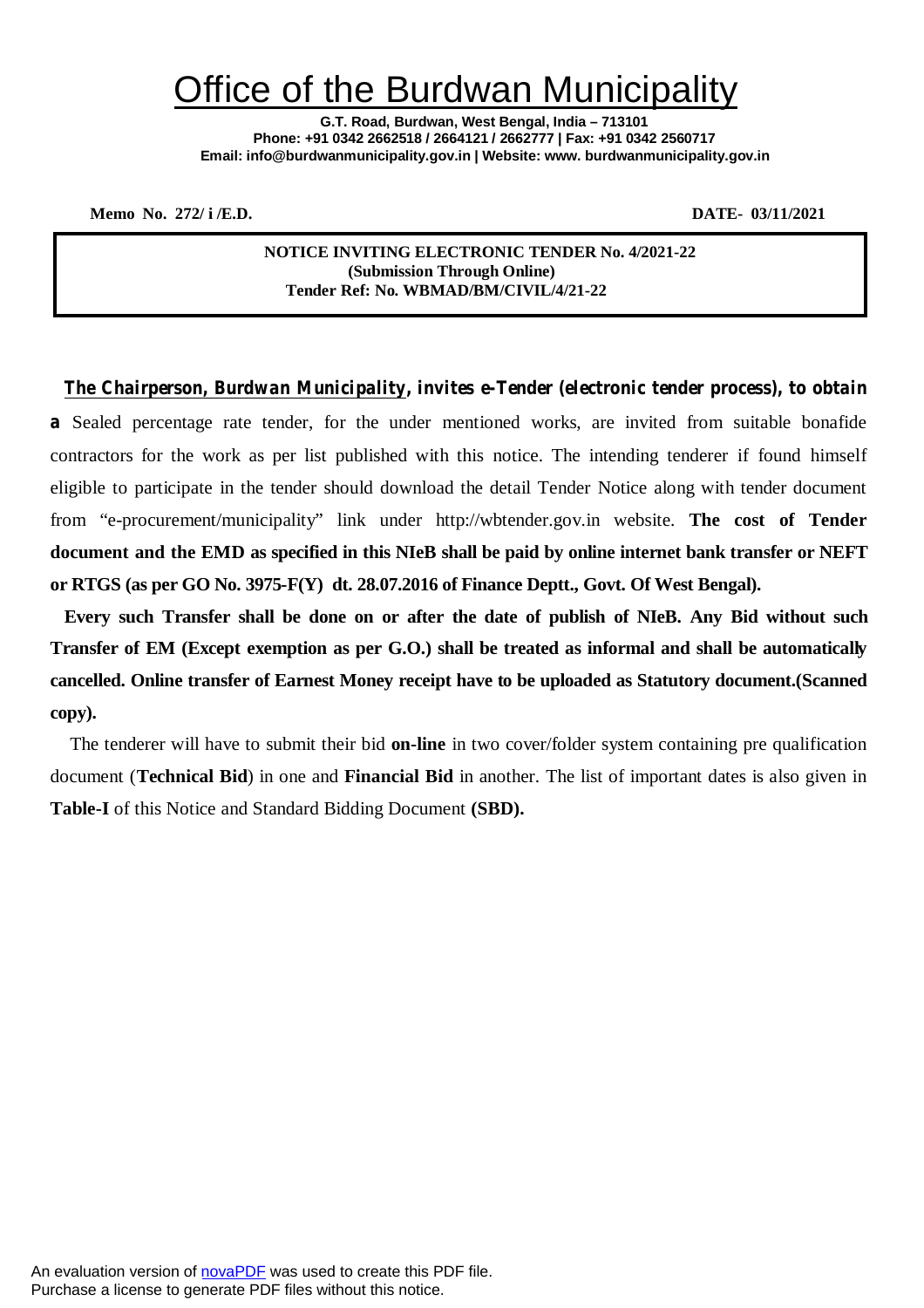The detailed tender notice along with Tender Documents and other forms is available at "etender/municipality" link under http://wbtender.gov.in website.

| S1<br>No. | Name of Work                                                                                                                                                                 | Amount Put to<br>Tender (Rs.) | Earnest<br>Money<br>(Rs.) | Time<br>of<br>Comp<br>letion | Fund                                                                            |
|-----------|------------------------------------------------------------------------------------------------------------------------------------------------------------------------------|-------------------------------|---------------------------|------------------------------|---------------------------------------------------------------------------------|
|           | & Improvement of Bituminous<br>Repairing<br>Road from College more to Raj College via<br>Bathanpara & Subrata Smriti Sangha in<br>Ward No.-2 & 3 under Burdwan Municipality. | 10,11,920.52                  | 20,238                    | 15<br>days                   | $15^{th}$ F.C.<br>(Treasury)                                                    |
| 2.        | Estimate for repairing & Improvement of<br>Bituminous Road from Nurse Quarter more<br>to Bidhanchandra Roy's Statue in Ward No.-<br>27 & 28 within Burdwan Municipality.     | 12,24,406.75                  | 24,488                    | 15<br>days                   | E.R.R.<br>507(Sanc)/UD<br>MA-<br>13014(33)/2/2<br>019-BDG-MA,<br>dt. 30/09/2021 |

 **Chairperson, Board of Administrators Burdwan Municipality.**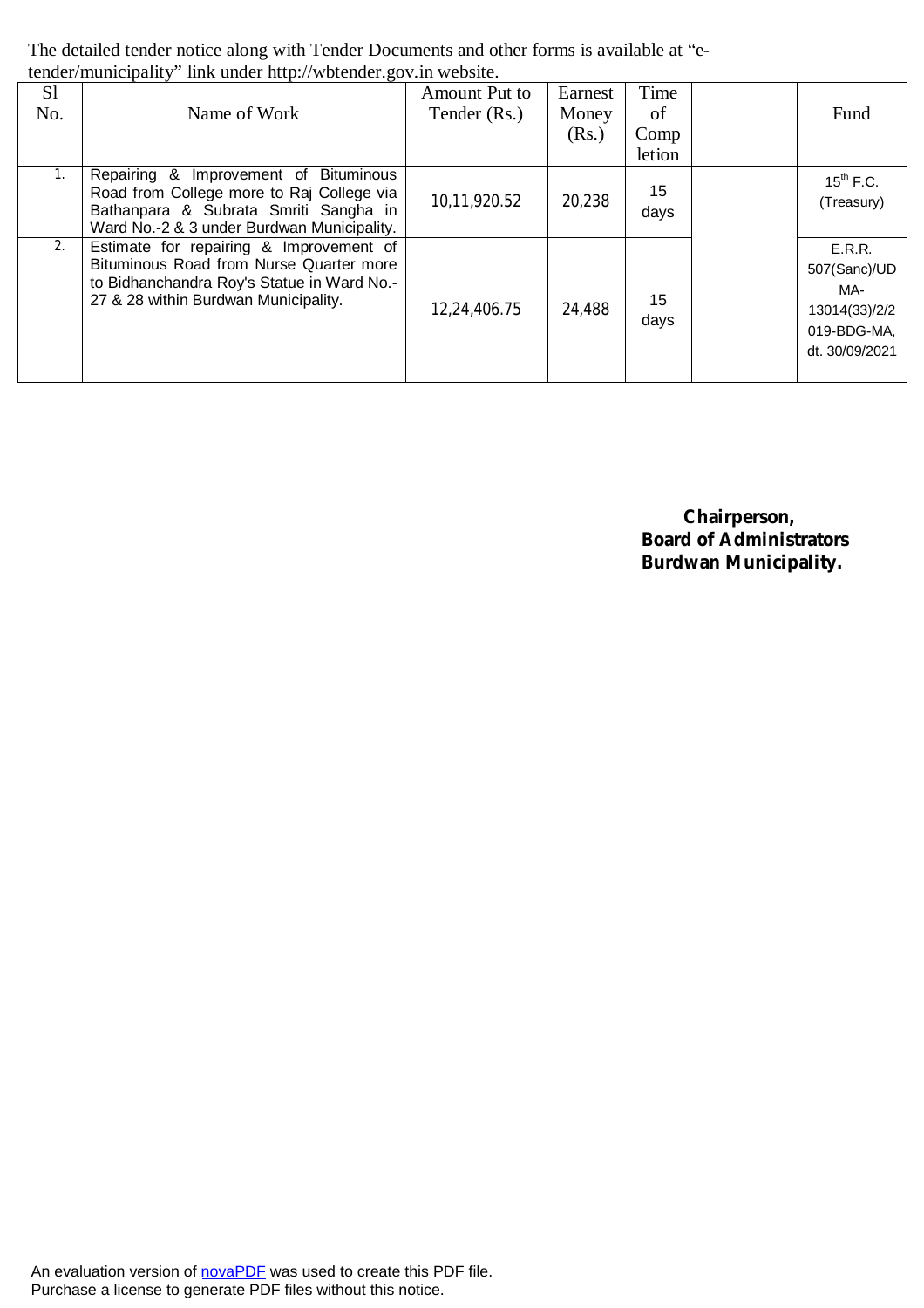#### **Memo No. 272/1(8)/ i /E.D. DATE- 03/11/2021**

Copy Forwarded for information and for favour of wide circulation to:

- 1. The Executive Engineer, MED, Burdwan Division, Burdwan.
- 2. The Finance officer, Burdwan Municipality
- 3. Accountant, Burdwan Municipality
- 4. CA Administrator,Burdwan Municipality, for his kind apprisal to authority.
- 5. Relevant File,PW Department, Burdwan Municipality
- 6. The office Notice Board, Burdwan Municipality for wide circulation.
- 7. Website of Burdwan Municipality
- 8. Newspapers

 **Chairperson, Board of Administrators Burdwan Municipality.**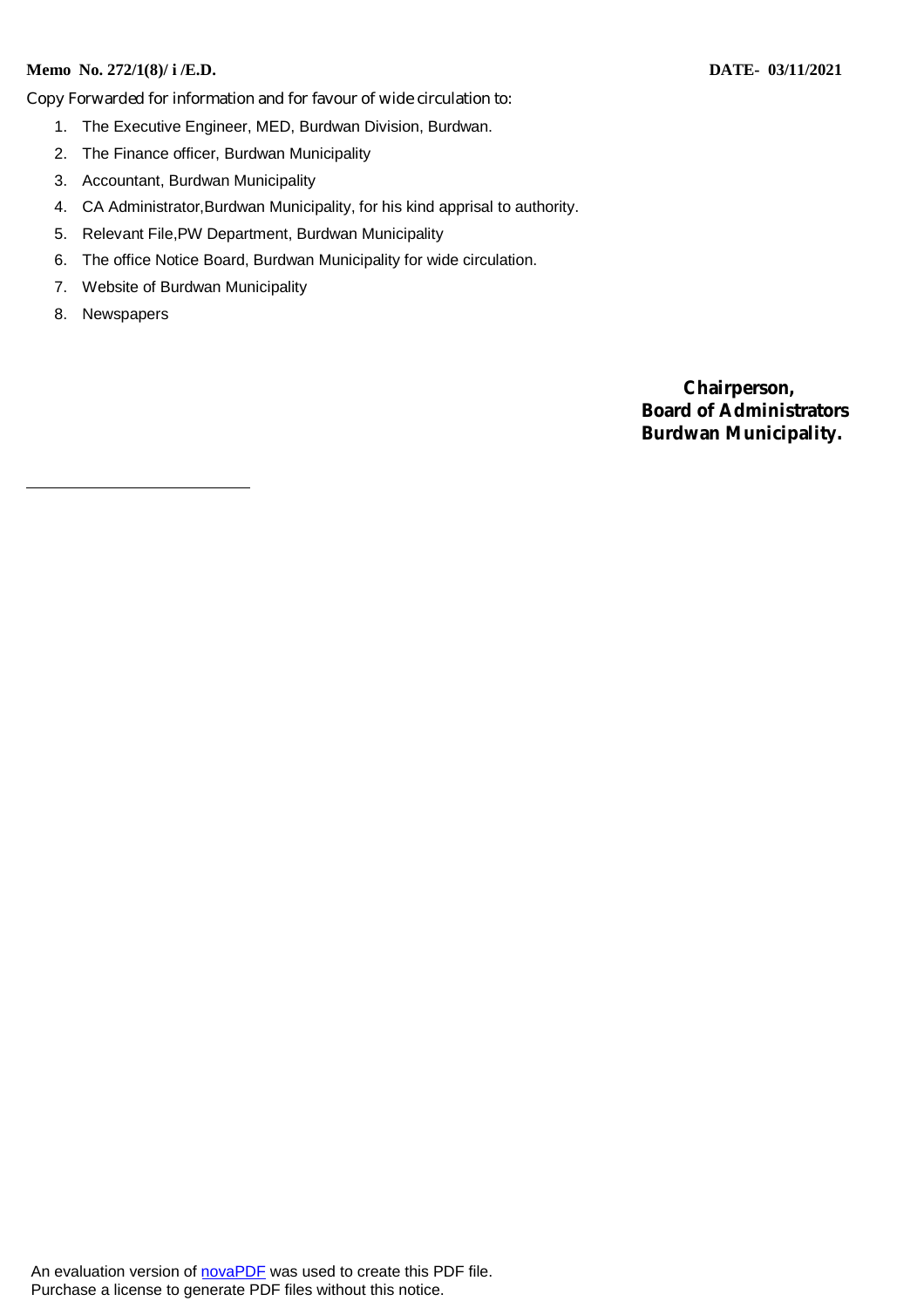## **TABLE - 1**

# **6. DATE, SCHEDULE & DESCRIPTION OF WORK:-**

| Name of the work<br>A. a)                         | : As per List.                                                                                                                                                                                                                |
|---------------------------------------------------|-------------------------------------------------------------------------------------------------------------------------------------------------------------------------------------------------------------------------------|
| b)<br><b>Eligible for submission</b><br>of Tender | Tenderers should have Valid PAN no.,<br><b>GST</b> Registration.<br>Should have sufficient experience of at least 40%<br>for the similar nature of works.<br>• Should be bonafide and financially sound<br><b>contractors</b> |

| c) | Price per copy of the set of Tender<br>documents                                                 | Rs. Nil                                                                                                                                                                                                                                                                                                                                                                                                                                                                                                                                                                                                                                                                                                                                                                                                       |
|----|--------------------------------------------------------------------------------------------------|---------------------------------------------------------------------------------------------------------------------------------------------------------------------------------------------------------------------------------------------------------------------------------------------------------------------------------------------------------------------------------------------------------------------------------------------------------------------------------------------------------------------------------------------------------------------------------------------------------------------------------------------------------------------------------------------------------------------------------------------------------------------------------------------------------------|
| d) | Documents require to be submitted along<br>with the Application for obtaining<br>quotation paper | Valid PAN No., G.S.T Registration Certificate &<br><b>Professional Tax Clearance Certificate with</b><br>up-to-date Income Tax<br><b>Organizational Structure,</b>                                                                                                                                                                                                                                                                                                                                                                                                                                                                                                                                                                                                                                            |
| e) | <b>Earnest money:-</b>                                                                           | As per List<br>The requisite cost of Bid documents (If any) and<br>Earnest Money, as specified in this NIeB shall be paid<br>by online internet bank transfer or NEFT or RTGS (as<br>per GO No. 3975-F(Y)<br>dt. 28.07.2016 of Finance<br>Deptt., Govt. Of West Bengal).<br>Every such Transfer shall be done on or after the<br>date of publish of NIeB. Any Bid without such<br>Transfer of EM (Except exemption as per G.O.) shall<br>be treated as informal and shall be automatically<br>cancelled. Online transfer of Earnest Money<br>receipt have to be uploaded as Statutory<br>document. (Scanned copy).<br>(The Earnest Money such deposited<br>by lowest bidder will be transferred<br>as part of Security Deposit. The<br>remaining 8% will be deducted from<br>successive running account bill) |
| f) | Time of completion of work                                                                       | <b>As stated Earlier</b>                                                                                                                                                                                                                                                                                                                                                                                                                                                                                                                                                                                                                                                                                                                                                                                      |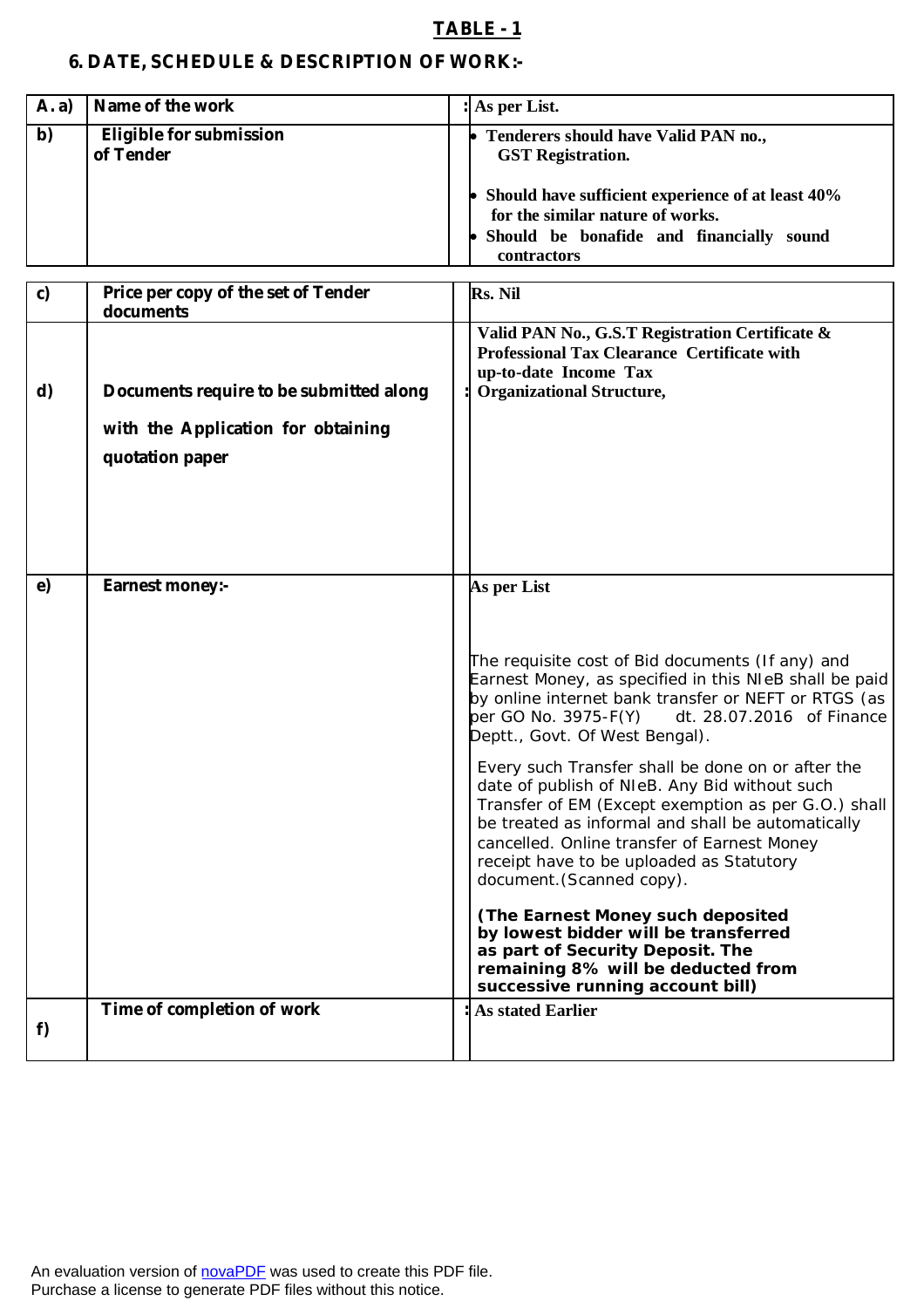| $B$ :- | Date and Time Schedule as follows:                                                  |                                                                                                                                                                               |
|--------|-------------------------------------------------------------------------------------|-------------------------------------------------------------------------------------------------------------------------------------------------------------------------------|
| i)     | Date of uploading of e-NIT, and Tender<br><b>Documents online (Publishing Date)</b> | 04.11.2021 at 10.00 A.M.                                                                                                                                                      |
| ii)    | Document downloaded / sale start date (on<br>line)                                  | 04.11.2021 at 12.00 A.M.                                                                                                                                                      |
| iii)   | Tender submission start date (on line)                                              | 04.11.2021 at 02.00 P.M.                                                                                                                                                      |
| iv)    | Tender submission closing date (on line)                                            | 24.11.2021 up to 6:00 PM                                                                                                                                                      |
| V)     | Tender opening date for Technical<br>proposals (on line)                            | 29.11.2021 up to 11:00 A.M                                                                                                                                                    |
| vi)    | Date of uploading list for Technically<br><b>Qualified Tenders (on line)</b>        | To be Notified Later on.                                                                                                                                                      |
| vii)   | Date and place for opening of Financial<br>proposals (on line)                      | To be notified during uploading of Technical<br><b>Evaluation Sheet of Bidders</b>                                                                                            |
| viii)  | <b>Authority</b><br>who<br>the<br>recommend<br>Prequalification of Tenderer.        | Tender will be checked for Pre-Qualification as<br>per requirement mentioned in the earlier table by<br>the Engineering Department,<br>Burdwan Municiaplity. Purba Bardhaman. |
| ix)    | Work order issuing authority                                                        | The Chairperson, Burdwan Municipality,<br>Burdwan.                                                                                                                            |
| x)     | Authority for making payment to the<br>contractor.                                  | The Chairperson, Burdwan Municipality,<br>Burdwan.                                                                                                                            |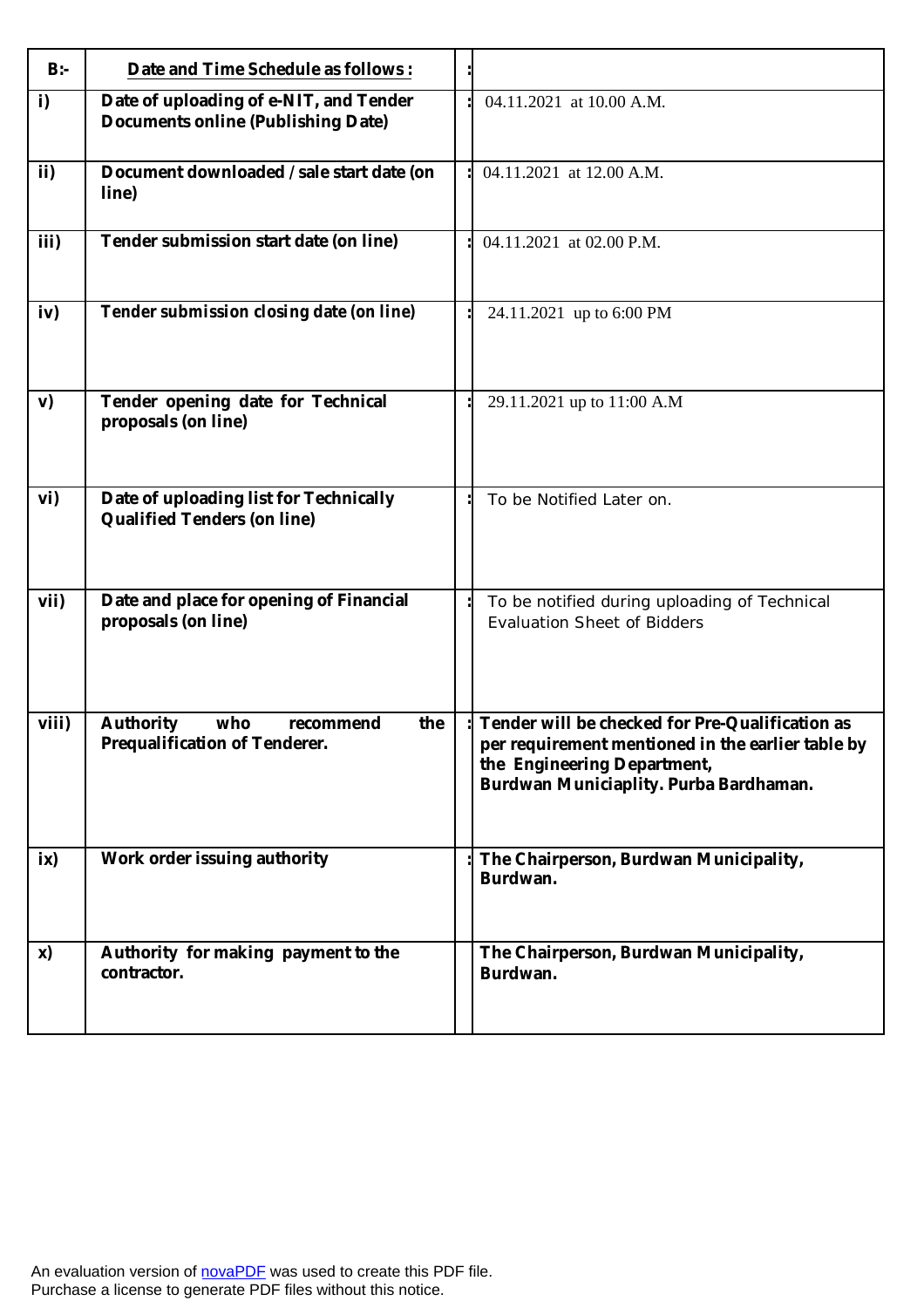# **NOTE :-**

**1. In case of Bundh/strike /holiday etc. falls on the schedule dates as mentioned above, the same will be treated next working day of the fixed dates and time as scheduled above only for Sl. No. B) v) to viii) of Table-1.** 

**2. Scrutiny of technical proposal and recommendation thereafter and processing of** 

**Comparative Statement for acceptance etc. will be made by Engineering Department of Burdwan Municipality . Comparative Statement may be forwarded to the appropriate authority depending on the value of the work as applicable as per existing norms and guidelines of similar nature of works.**

#### **7. Submission of Tender :**

## 7.1 General process of submission

Tenders are to be submitted online through the website, in two folders, at a time for each work, one is for Technical Proposal and the other is Financial Proposal, before the prescribed date and time mentioned in Table-1.

Using the Digital Signature Certificate (DSC), the documents are to be Uploaded virus scanned and digitally signed. The documents will get encrypted (transformed into non-readable formats).

#### **a. Statutory Technical folder containing,**

- i) Application in letter headed pad duly signed in. Letter head should contain full address, telephone no. mobile no. & FAX, e-mail.
- ii) Notice Inviting e-Tender.
- iii) B O Q /Price Schedule

#### **Note**:

i. Only downloaded copies of the documents are to be uploaded, virus scanned and digitally signed by the contractor.

ii.If any contractor is exempted from payment of EMD, copy of relevant Government Order needs to be furnished.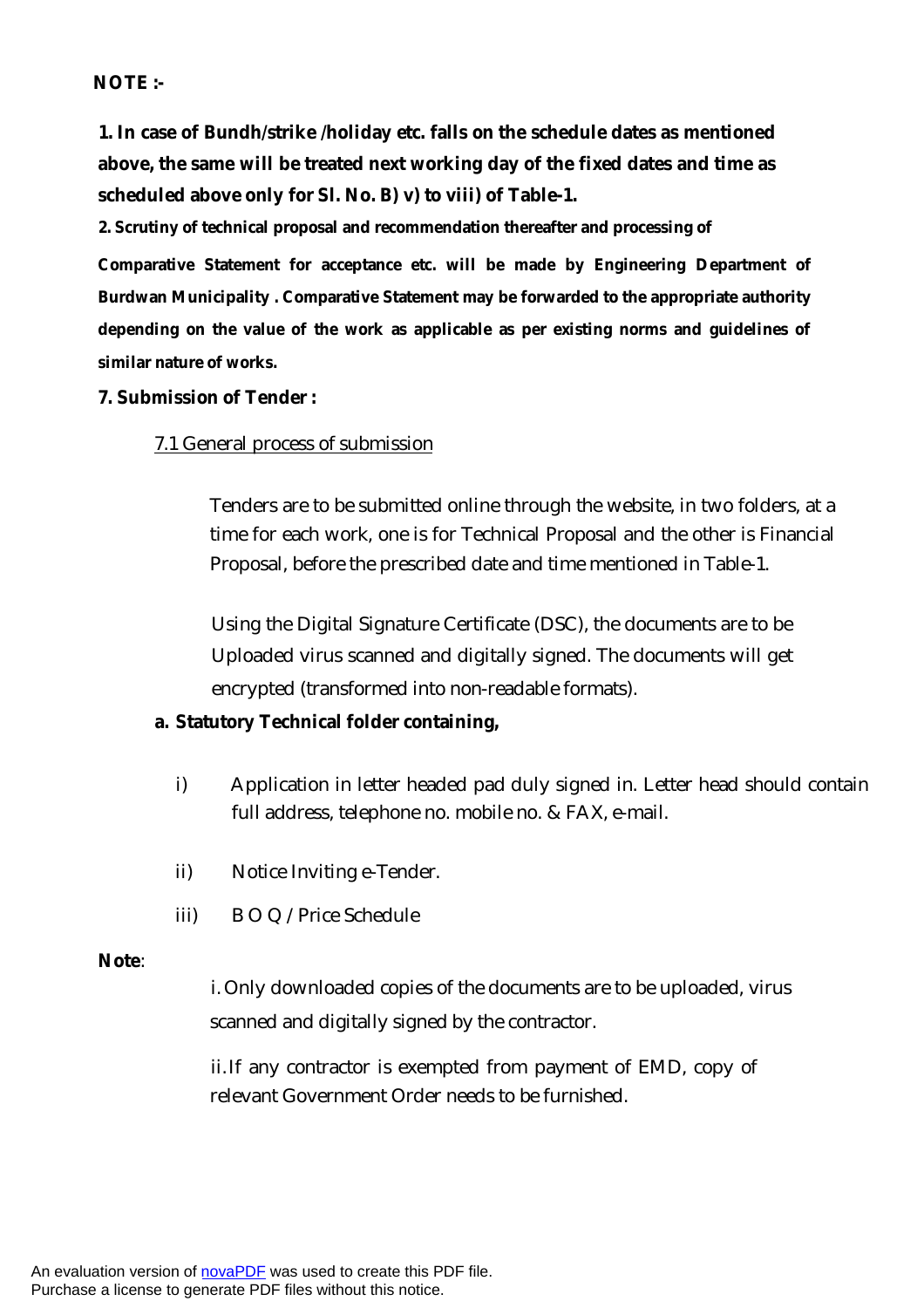iii.Tenders will be summarily rejected if any item in the statutory cover is missing.

iv.Necessary deduction i.e. G.S.T. I.T. etc. will be made as per relevant Govt. order.

# **b. Non-Statutory Technical cover containing,**

- **i.** Up to date Professional Tax (PT) Clearance receipts, IT PAN Card & Income Tax Return receipts valid up to the date of opening of the tenders.
- **ii.** G.S.T Registration Certificate.
- **iii.** Organizational Structure. (For Work more than 10 lakhs)
- **iv.** Balance Sheet of last year. (For Work more than 10 lakhs)
- **v.** Previous Experience Certificate.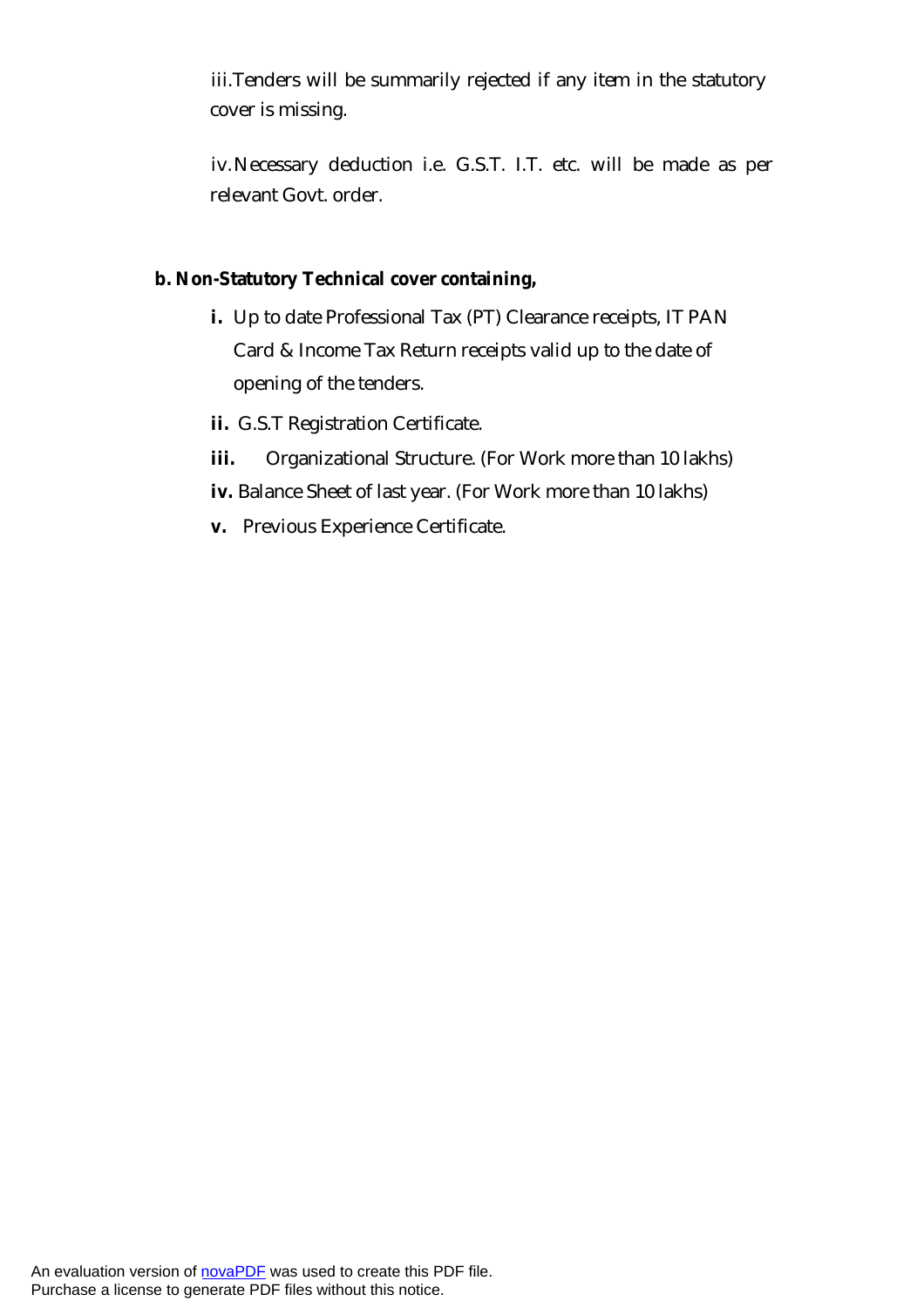# **THE ABOVE STATED NON-STATUTORY TECHNICAL DOCUMENTS SHOULD BE ARRANGED IN THE FOLLOWING MANNER**

Click the check boxes beside the necessary documents in the  $-My$  Documents list and then click the tab ―Submit Non Submit Non Statutory Documents to send the selected documents to Non-Statutory folder. Next, click the tab ―Click to Encrypt and upload and then click the

―Technical Folder to upload the Technical Document

| SI.<br>No. | <b>Category Name</b>             | <b>Sub Category</b><br><b>Description</b>           | <b>Details</b>                                                              |
|------------|----------------------------------|-----------------------------------------------------|-----------------------------------------------------------------------------|
| А.         | <b>CERTIFICATES</b>              | <b>CERTIFICATES</b>                                 | 1. G.S.T Registration Certificate<br>2. PAN Card                            |
|            |                                  | (ALL CERTIFICATE<br><b>SHOULD BE UP TO</b><br>DATE) | 3. P Tax (CHALLN)                                                           |
|            |                                  |                                                     | 4. Income Tax Return receipts                                               |
|            |                                  |                                                     | 5. Pre Qualification Application<br>(Form I)                                |
| <b>B.</b>  | <b>COMPANY</b><br><b>DETAILS</b> | <b>COMPANY DETAILS</b>                              | 1. Proprietorship<br>Firm (Trade<br>License)                                |
|            |                                  |                                                     | 2. Partnership Firm<br>(Partnership<br>Deed, Trade License)                 |
|            |                                  |                                                     | 3. LTD. Company<br>(Registration<br><b>Certificate, Trade License)</b>      |
|            |                                  |                                                     | 4.<br><b>Co-Operative Society (Society</b>                                  |
|            |                                  |                                                     | <b>Completion Certificate</b><br>1.<br>for                                  |
| C.         | <b>CREDENTIAL</b>                | <b>Credential</b>                                   | <b>Similar Nature</b><br>of Work<br><b>Done</b><br>or civil engineering job |
|            |                                  |                                                     |                                                                             |
|            |                                  |                                                     |                                                                             |
|            |                                  |                                                     |                                                                             |

An evaluation version of [novaPDF](http://www.novapdf.com/) was used to create this PDF file. Purchase a license to generate PDF files without this notice.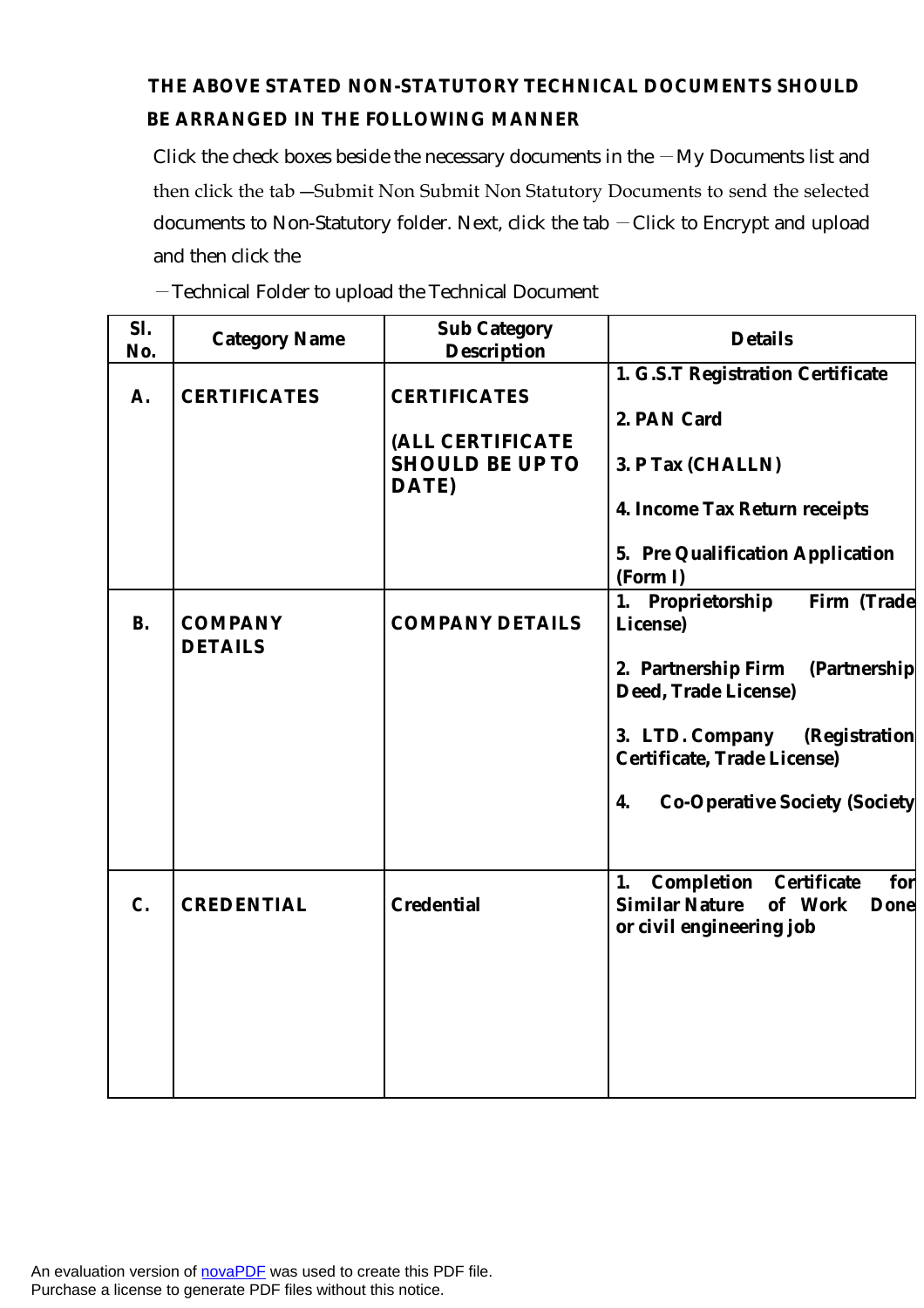#### *9. Financial Proposal*

*i) Financial proposal should contain the following documents in one folder i.e. Bill of quantities - (BOQ) the tenderer is to quote the online.* 

*ii)Only downloaded copies of the above documents are to be uploaded virus scanned & digitally signed by the contractor.*

*10. Penalty for suppression / distortion of facts :* 

*If any tenderer fails to produce the original hard copies of the documents uploaded or any other documents on demand of the Tender Inviting Authority within a specified time frame or if any deviation is detected in the hard copies from the uploaded soft copies or if there is any suppression, the tenderer will be suspended from participating in the tenders on e-Tender platform for a period of 3 (Three) years. In addition, his user ID will be deactivated and Earnest Money Deposit will stand forfeited. Besides, the Chairperson, Burdwan Municipality may take appropriate legal action against such defaulting Tenderer. The authority may ask to show hard copies of all certificates, company details, partnership deeds etc. etc. as uploaded by the Tenderer and allied papers in connection with this tender as and when necessary for verification purpose as per convenience of the authority during processing of this tender.*

#### *11. Rejection of Tender*

*The employer (Tender accepting authority) receives the right to accept or reject any Tender and to cancel the quotation process and reject all quotations at any time prior to the award of contract without thereby incurring any liability to the affected Tenderer or any obligation to inform the affected tenderer of the ground for employer's (Tender accepting authority) action.*

> **Chairperson, Board of Administrators Burdwan Municipality.**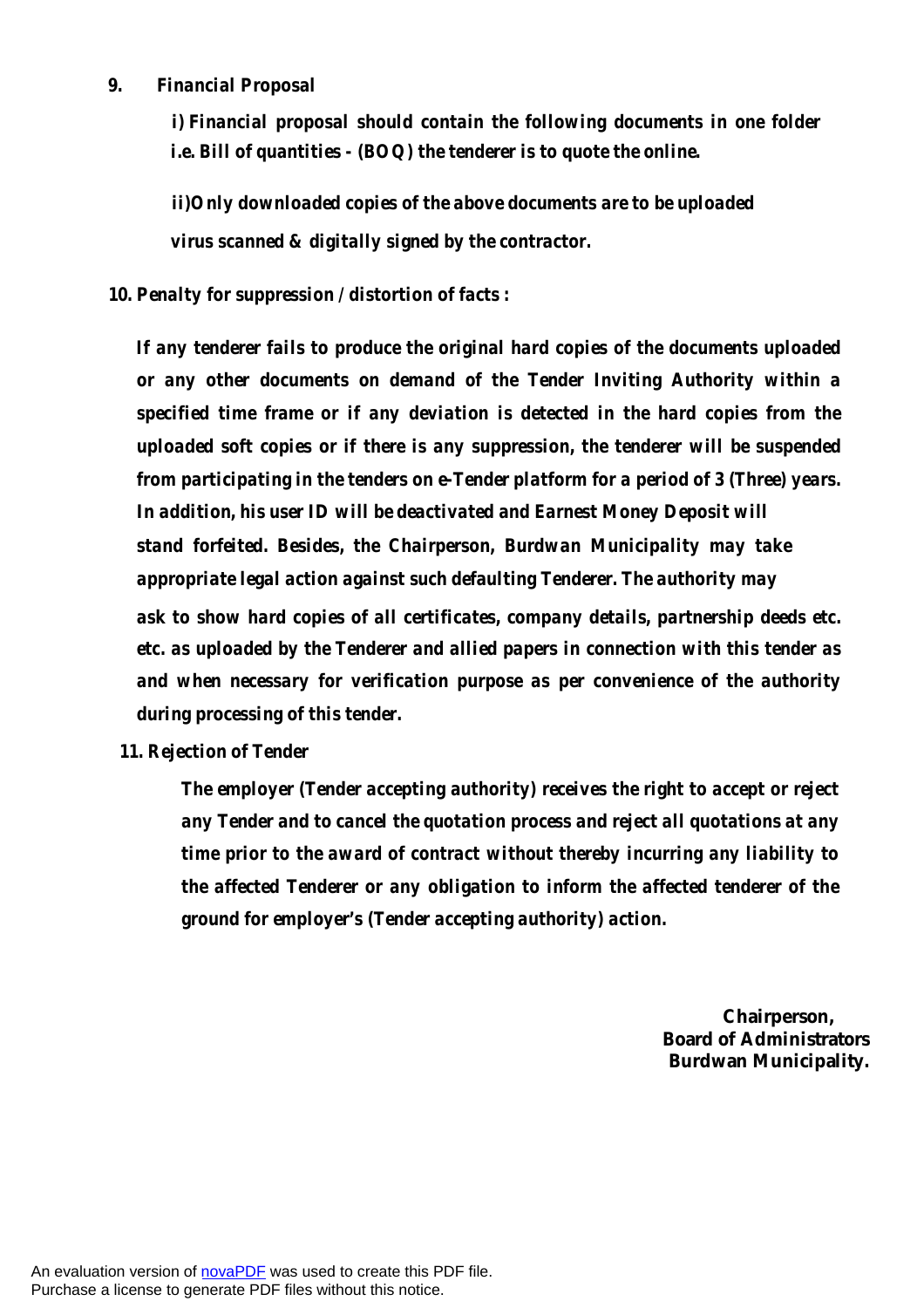# **Other Important Terms & Conditions :-**

- A) The detailed N.I.T, documents and other relevant particulars may be seen by the intending bidder during office hours within the date mentioned above in the office of the Councilors, Burdwan Municipality.
- B) The materials are to be supplied in accordance with the specification of the B.O.Q of the

Burdwan Municipality who would issue the Work order as per the terms and conditions as laid down hereunder and the payment will be made by them as per the actual materials supplied with entire satisfaction of those authorities. Deduction @ 8 % of the Gross amount of the bill will be made as security deduction against work done value and the same will be returned to the agency after defect liability period as per agreement from the date of actual work done subject to fulfilment of the conditions applied.

Work order shall be issued by the Chairperson, Burdwan Municipality and payment will be made by him.

C) If the agency fails to do the work as per the agreement with the municipality, penal action in the form of forfeiture of earnest money and or security deposit money, as decided by the

authority, will be imposed on the agency and the decision of the authority will be conclusive and binding. In this respect, the Chairperson, Burdwan Municipality shall be empowered to invoke the Earnest Money deposited in favour of him.

# **No price escalation, in any form, within the contract period will be entertained.**

- D) If any work executed by the agency with under specification the same will have to be replaced, as per the specified specification, by the agency at their own cost without any claim within 7 (seven) days (or as suggested by the authority). In case of failure to do so the authority shall have the right to recover the whole damage amount from the contractor. In this regard the claim will be ascertained by a competent State Government authority as per the decision of Municipal authority.
- E) The rate quoted should be inclusive of all cost of transportation, loading, unloading, staking at site within any municipal area of the State of West Bengal, and all Taxes, etc. what so ever.
- F) Deduction viz (i) G.S.T (ii) IT or any other taxes, due as per rules, will also be deducted from the bill of the agency.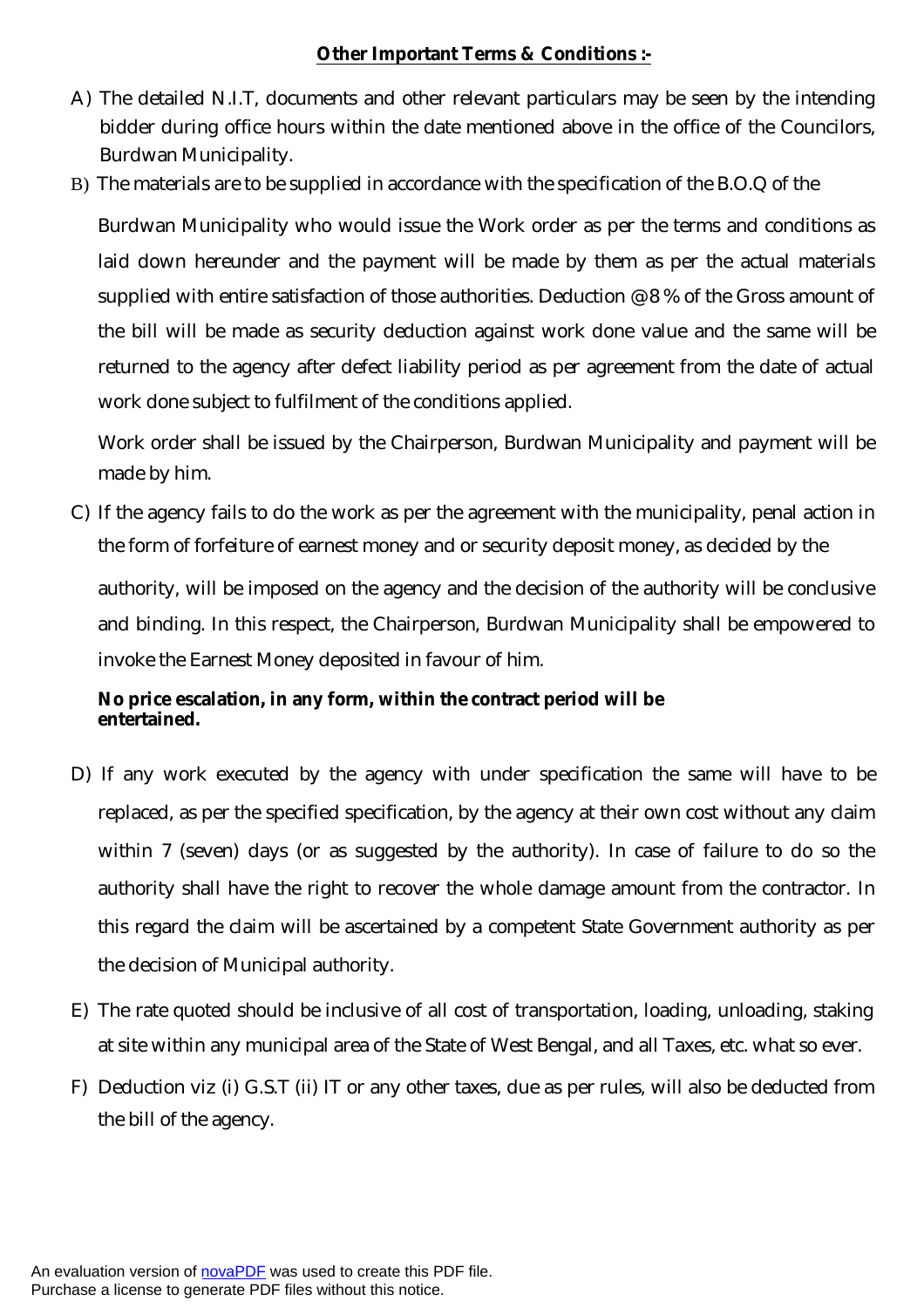**Successful agency shall have to make an agreement (by three copies) with the Burdwan Municipality, in the prescribed pro-forma by depositing the cost of each tender form in cash (as specified earlier) stating that the agency is agreeable to execute the works as and when require (as per the rates quoted and terms and conditions laid down in the quotation papers) to the Municipality with in the Municipal/Adjoining areas (as the case may be).**

- *1.* Regarding tender for Technical & financial The Decision of Tender Committee Chairperson  $\angle$  of Burdwa n Municipality shall be final & binding on the applicants in this regard.
	- *2.* The authority reserves the right to accept or reject any or all offer without assigning any reason.
- *3.* **Special condition:** A declaration in the form of Affidavit in a non judicial stamp paper should be submitted stating clearly that the applicant is not burred /delisted/blacklisted by any Govt. Deptt. / Govt. undertaking/Statutory Body/Municipality and of the like Govt. Bodies in execution of the similar nature of works during last five years and if any such incident is found at any point of time, the tender will be cancel summarily without assigning any reason on what so ever. Bidders are hereby requested to upload the above declaration as Technical document.

 **Chairperson, Board of Administrators Burdwan Municipality.**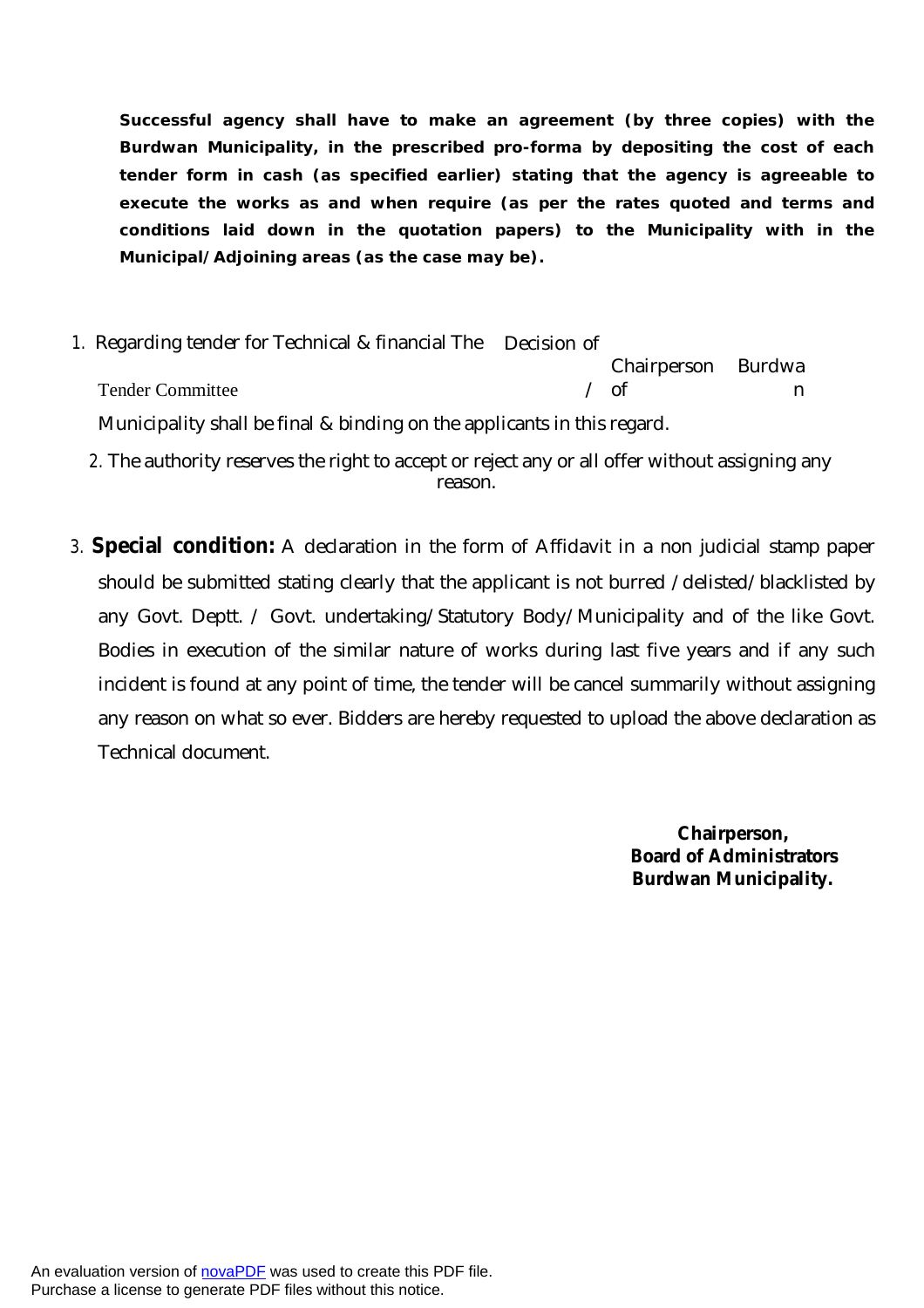# *GENERAL TERMS AND CONDITIONS OF CONTRACT*

# 1. *Definitions and Interpretations*

The following words and expressions used in this Sections as also in the other Sections of these Bid documents shall, unless there is anything repugnant in the subject of context, have the meaning hereby assigned to them except where the contract otherwise refers.

- i) *"Approved"* means approved in writing including subsequent written confirmation of any previous verbal approval and approval means approval in writing including as aforesaid.
- ii) *"Contractor"* means the persons or person, firm or companies whose bid has been accepted and who have entered into the contract for the performance of the work.
- iii) *"Contractor Equipment"* means all appliances and things of whatsoever nature (other than temporary works) required for execution and completion of works and remedying of any defects, therein. But does not include plant, materials or other things intended to form or forming part of the permanent works.
- iv) *"Contract Price"* means the sum as stated in the letter of acceptance as payable to the Contractor for execution and completion of the work and fulfilment of all obligations as specified in the Contract document, subject to such addition thereto or deductions there from as may be made under the provisions of the contract documents.
- v) *"Cost"* means all expenditure properly incurred or to be incurred whether on or of the site including overhead and other charges properly allocable there to but does not include any allowance for profit.
- vi) *"Days"* are calendar days.
- vii) *"Drawings"* means all drawings calculations and other technical information of like provided by the engineer to the contractor under contract and all drawings, calculations, samples, patterns, models, operation and maintenance manuals and other technical information of like nature submitted by the contractor and approved by the Engineer.
- viii) *"Employer"* means Municipal Authority / Municipal Engineering Directorate as the case may be.
- ix) *"Assistant Engineer" & "Sub-Assistant Engineer"* mean Engineer Officers of the Municipal Authority.
- x) *"Engineer in charge (EIC)"* means the Assistant Engineer of Burdwan Municipality or the authorized representative of the concerned Local Body.
- xi) *"Ground Level"* means the level of the referred point of exposed surface of the ground as indicated in the drawing.
- xii) *"Holiday"* means a public holiday for the purpose of section 25 of the Negotiable Instrument Act, 1881 or such other day on which the office remains closed for the day.
- xiii) *"Month"* means English calendar month.
- xiv) *"Site"* means the place provided by the Municipal Authority where the works are executed and any other place as may be specially designated in the contract as forming part of the site.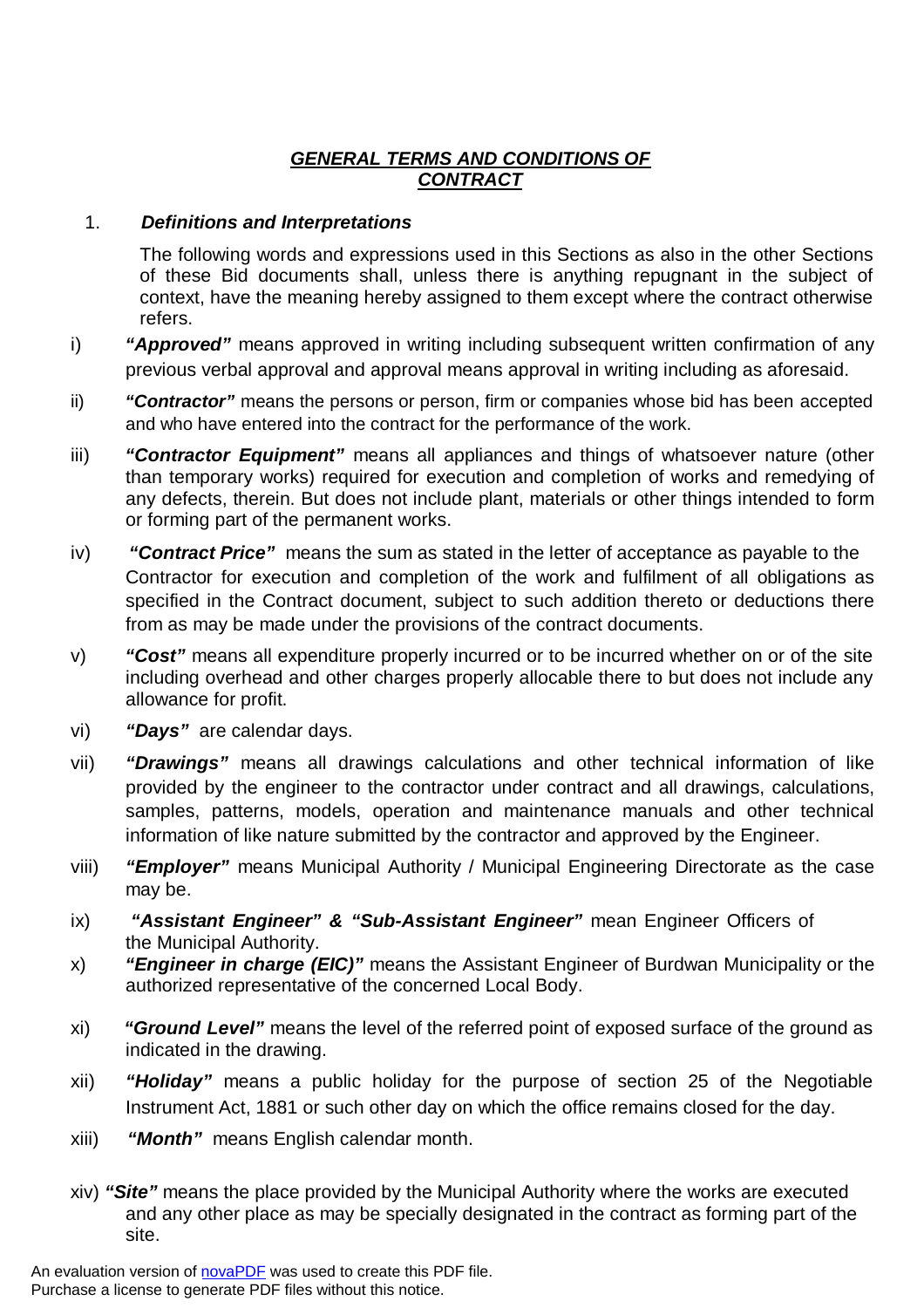- xv) *"Specification"* means specifications referred to in the Bid and any modification thereof or addition thereto as may from time to time be furnished or approved in writing by the Engineer-in-charge.
- xvi) *"Store"* means such storage areas including Go-down.
- xvii) *"Temporary Works"* means all temporary works of any kind required in or about the execution, completion or maintenance of the work. Permanent works means

the permanent to be executed, maintained in accordance with the contract.

- xviii) *"Tender"* means the person or persons, firm or company submitting a tender for the work contemplated either directly or through a duly authorized representative.
- xix) *"Tests"* mean such as are prescribed by the specifications or considered necessary by the Engineer-in-Charge.
- xx) *"Writing"* means any handwritten, typewritten, printed communication including telex, cable and facsimile transmission.
- xxi) *"Supply"* supply at site within Municipal town of West Bengal.
- xxii) "*Agency"* means the tender whose rate shall be accepted and supply order issued.
- xxiii) *"Authority"* mean the Chairperson / Mayor of the municipality/corporation /the

Executive Engineer of Municipal Engineering Directorate as the case may be.

xxiv) *"Godown"* means delivery place of pipe materials with in any municipal area of

West Bengal.

xxvi) *"Supplier/ supplier"* same as

Agency xxvii) *"Contractor"* same as

Agency

xxviii) *"Tendered"* same as Agency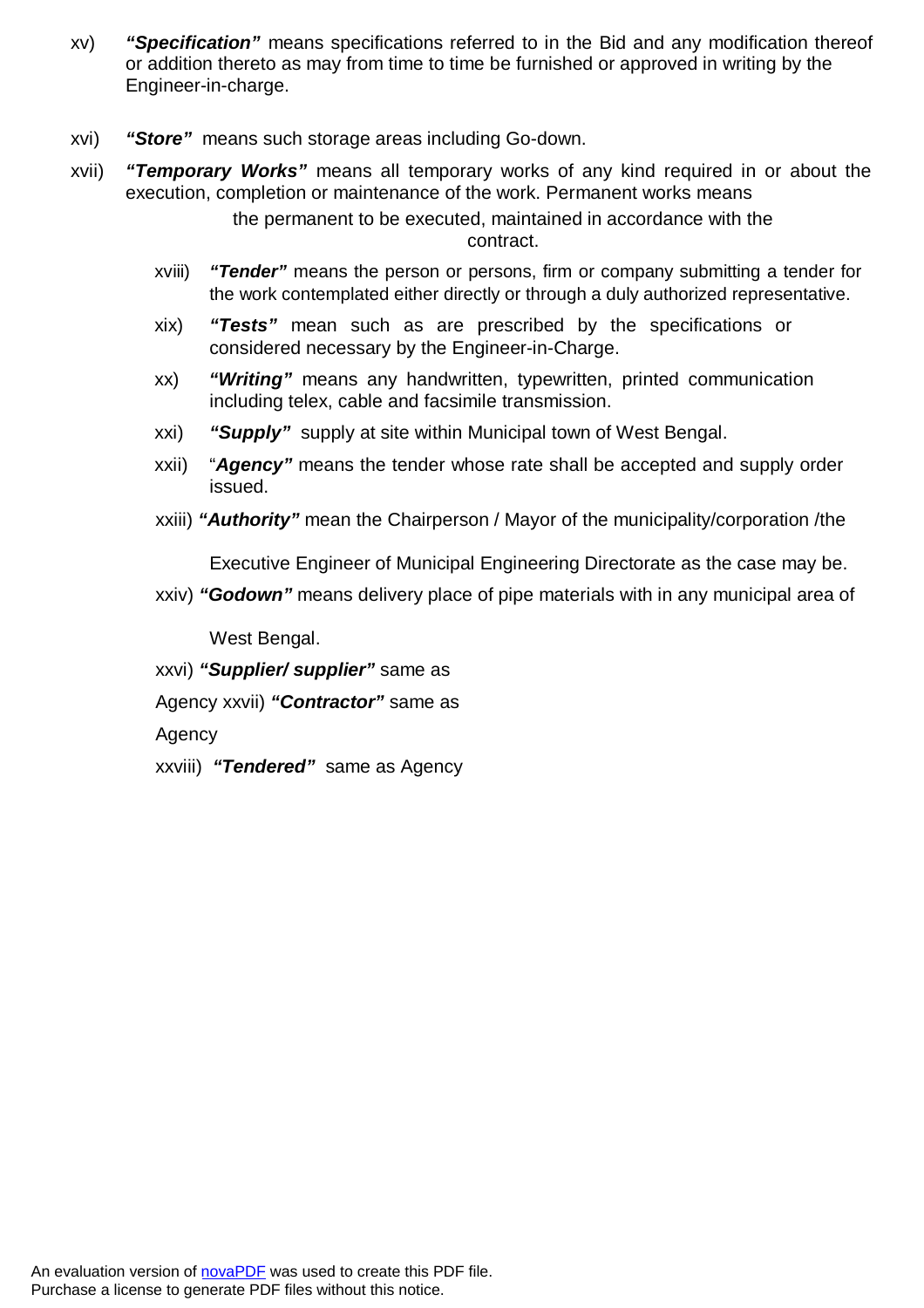# *TERMS AND CONDITIONS*

1) The price offered should remain valid within a period of one year from the date of agreement (i.e. one year) and no escalation of price shall be allowed in any event.

2) The quoted offer rate in Tender must be valid for one year from the date of agreement. The Tender inviting authority reserves the right for seeking extension of validity of offered rates from the successful Tenderers; acceptance of such request during actual offer is optional to the offerers.

3) Time being essence of execution, execution must be completed within stipulated time as to be given in the work order.

- 4) If any part or whole execution is found defective after execution of the same are to be rectified at free of cost within seven days.
- 5) If any Tenderer withdraws his offer within the validity of the Tender Period without giving any satisfactory explanation for such withdrawal, Tenderer shall be disqualified for participation in any Tender to any Corporation/ Municipality / M.E. Dte for a minimum period of one year within the State of West Bengal.
- 6) The participating tenderers shall have to transfer earnest money electronically in

favour of Chairperson, Burdwan Municipality (pl. refer Table 1) . After successful execution of work orders during the contract period and the expiry of security period of all the supplies made to the Municipality without any objection or complaint the Security Deposit (S.D @ 10%) will be released. The agency shall have to inform the concerned Engineer, Burdwan Municipality time to time about the quantity, quality and particulars of work order received by them, schedule of date of supply, execution and actual date of execution or supply, etc. or any other related information as will be desired by authority.

- 7) A security deposited equivalent to 8 (Eight) percent of the total value of work shall be deducted from the bill(s) which will be released after the schedule security period.
- 8) The Contractor is to complete the work on or before the dates mentioned in the work order, failing which he shall be bound to pay or allow one per cent on the total amount of the work for everyday not exceeding ten days that the contractor shall not exceed the time for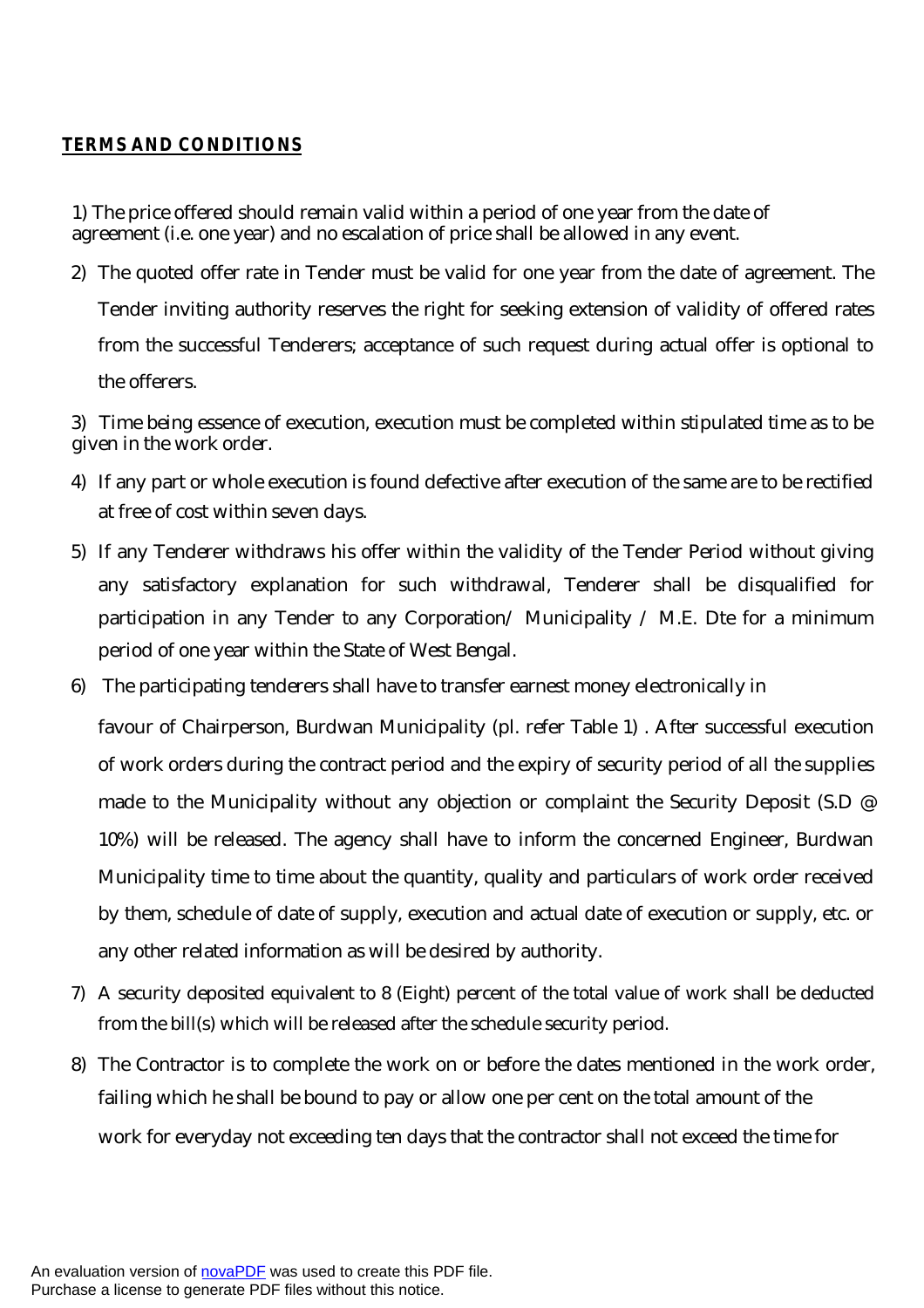execution of and by way of liquidated damages, provided however that Mayor / Chairperson of Municipal Corporation / Municipality may at his discretion reduce in such cases as he/she may think fit. The said amount to such smaller amount as he/she may decide and his/her decision in writing in that respect shall be final.

9) In every case in which the payment or allowance mentioned in the above clause shall have incurred for ten consecutive days, the Mayor / Chairperson of Municipal Corporation / Municipality shall have power either to annul the Supply altogether, or have supply completed without further notice at the tenderers risk & expense as he/she may deem best suited to the interests of the authority and the tenderer shall have no claim to compensation for any loss that he may incur in any way.

10) If the supply or execution of the materials or works is hindered due to the reason beyond the control of the contractor so as to necessitate extension of the time allowed in this tender he shall apply in writing to Mayor / Chairperson of Municipal Corporation / Municipality who shall grant it in writing if reasonable ground be shown for it and without such written authority of the Mayor / Chairperson of Municipal Corporation / Municipality applied for and obtained prior to the expiry of the original date provided for in the agreement, the Supplier shall not claim exemption from the final leviable under clause 2.

- 11) The contractor shall give notice to Mayor / Chairperson of Municipal Corporation / Municipality of his intension for making delivery of materials and on the material being approved, a receipt shall be granted to him by the Mayor / Chairperson of Municipal Corporation / Municipality or his authorized representatives and no material will be considered as delivered until so approved.
- 12)On the completion of the delivery of materials the contractor shall be furnished with a certificate to that effect but the delivery will not be considered complete until the tenderer shall have removed all rejected materials and shall have the approved materials stacked or placed in such position as may be pointed out to him.
- 13)The materials are of the best description and in strict accordance with the specification, and the Supplier shall receive payment for such materials only as are approved and passed by Mayor / Chairperson of Municipal Corporation / Municipality.

14) In the event of the material being considered by Mayor / Chairperson of Municipal Corporation / Municipality to be inferior to that described in the specification the tenderer shall on demand in writing, forthwith remove the same at his own charge and cost and in the event his neglecting to do so within such period as may be stipulated by Mayor / Chairperson of Municipal Corporation / Municipality may have such rejected materials removed at the 15) Supplier's risk and expense, the expense incurred being liable to be deducted from any sums due, or which may become due to the Supplier.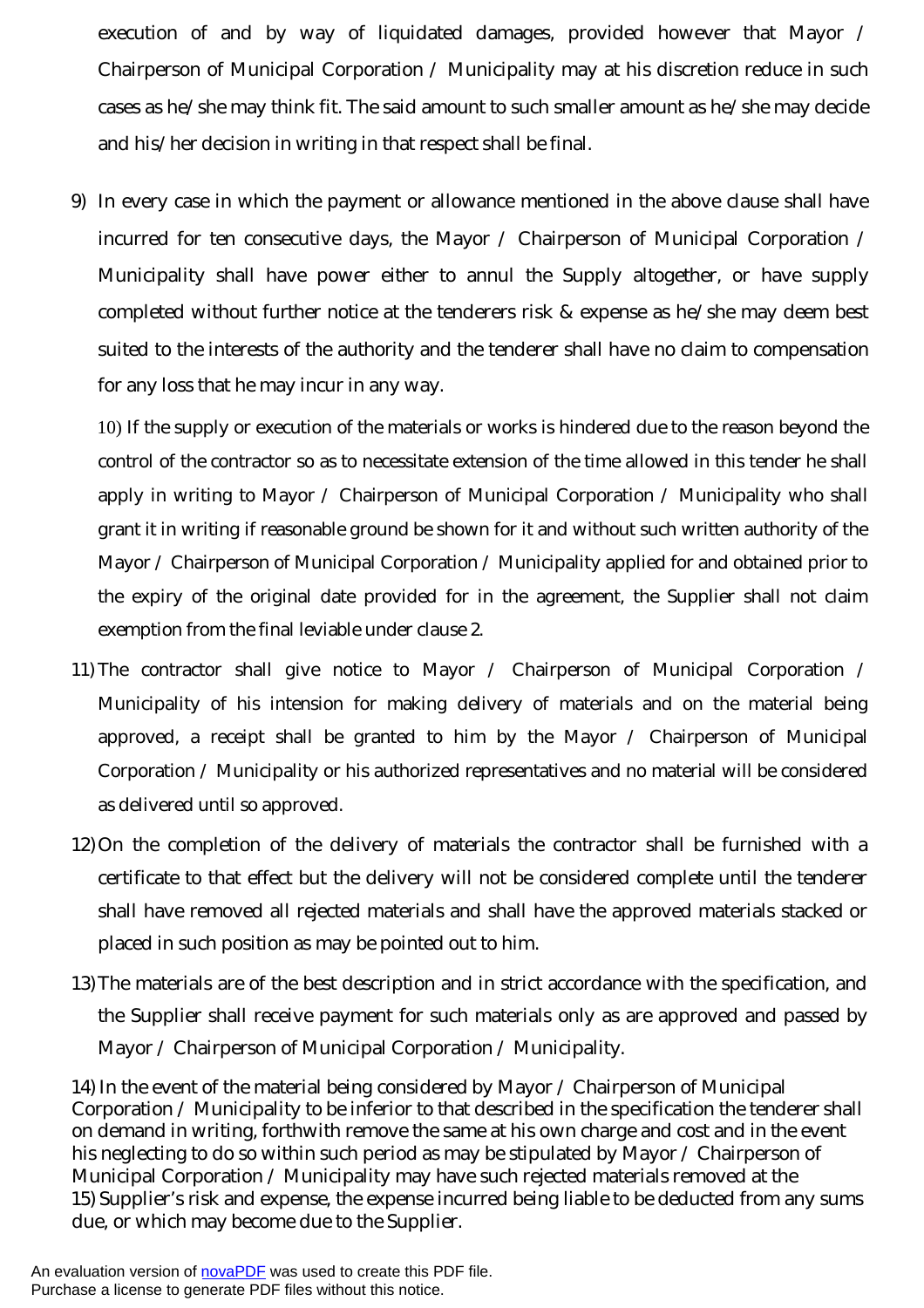- 15)If the tenderer or his work-people break or deface any building, road, fence enclosure or grass land or cultivated land, be shall make good the same at his own expense and in the event of his refusing or failing to do so, the damage shall be repaired at his expense by the Mayor / Chairperson of Municipal Corporation / Municipality, who shall deduct the cost from any sums due, or which may be become due to the tenderer.
- 16)Tender shall supply at his own expense all tools, plant and instruments required for the due fulfilment of his execution and the materials shall remain at his risk till the date for final execution unless it shall have been in the mean time removed for use by Mayor / Chairperson of Municipal Corporation / Municipality.
- 17)The Tenderer shall not sublet without specified order from authority in respect of a specified sub-tenderer. In the event of the tenderer subletting his Supply or execution without such permission, he shall be considered to have thereby committed a breach of agreement and shall forfeit his security deposit and shall have no claim for any compensation for any loss that may have collected or engagement entered into.
- 18)The decision of the Chairperson, Burdwan Municipality shall be final binding and conclusive on all question relating to the meaning of the specification.
- 19) The Mayor / Chairperson of Municipal Corporation / Municipality shall have power to make any alteration in, omissions from, additions to or substitution for the original specification, drawings, designs and instructions, that may appear to him to be necessary or advisable during the course of execution of the works and the tenderer shall be bound to execute the works in accordance with any instructions which may be given to him in writing signed by the Chairperson Burdwan Municipality and such alterations, omissions, additions or substitutions shall not invalidate the works and any altered addition or substituted materials which the tenderer may be directed to supply in the contract in the manner above specified as part of the work shall be supplied or executed by the tenderer on the same conditions in all respect on which he agreed to do the main work, and at the same rates as are specified in the tender for the main work.

**Chairperson, Board of Administrators Burdwan Municipality.**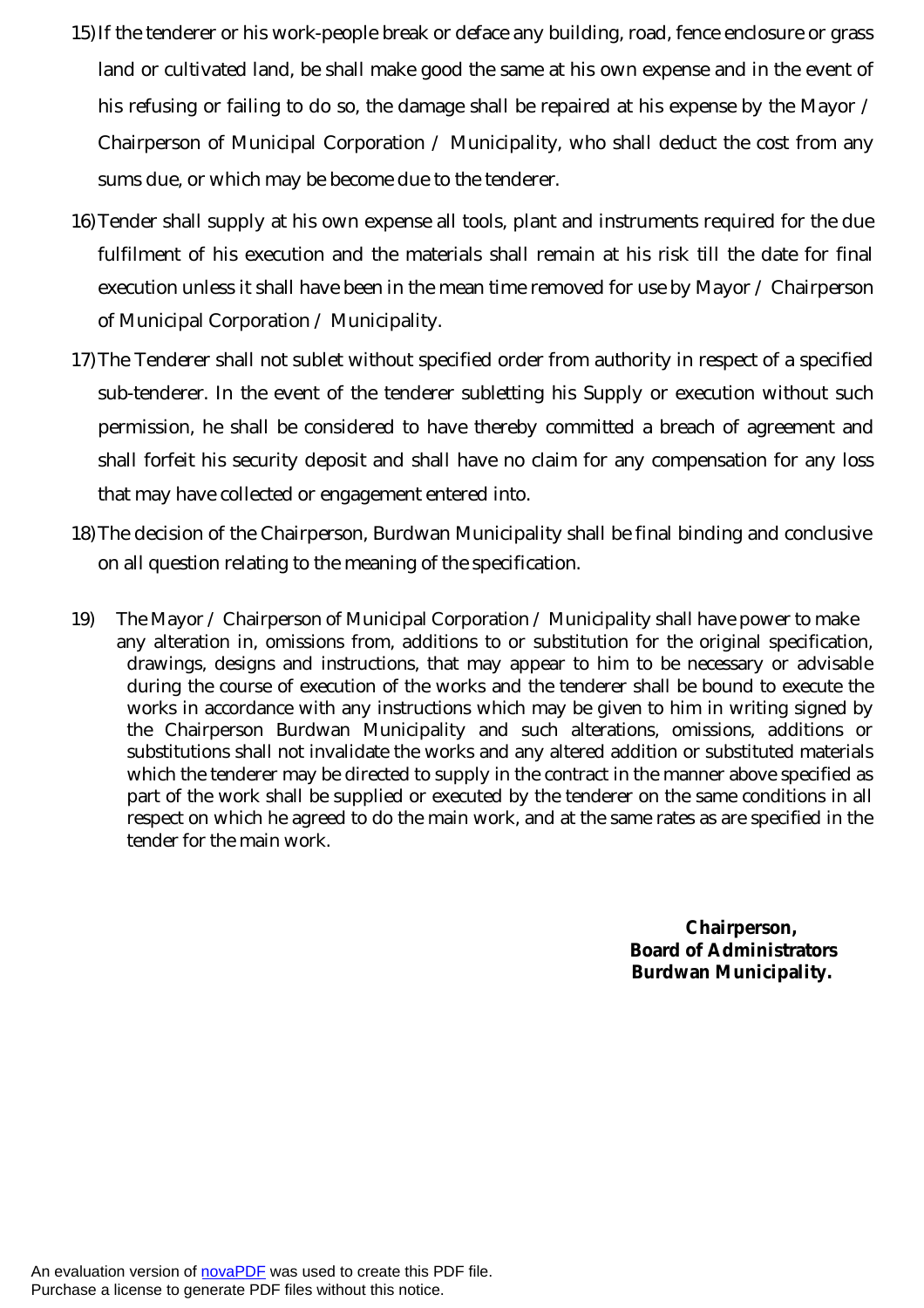# **GENERAL RULES AND DIRECTION FOR GUIDANCE OF TENDER/SUPPLIERS**

## 1. *Responsibility and Power of Engineer-in-charge and his representative*

The Engineer-in-Charge or his representative shall monitor the supply position. He shall have authority to stop the work whenever such stoppage may be necessary to ensure proper execution of the contract. He shall have authority to reject any materials supplied which do not conform to the contract documents.

The Engineer-in-Charge or his representative shall have the power of inspection of all the materials supplied under this contract. In order that inspection services may be provided the contractor shall keep the Engineer-in-Charge or his representative posted regarding inspection & dispatch schedules.

All supplied items in pursuance of the contract shall at all times be open to the inspection of Municipal Authority / Municipal Engineering Directorate and its representatives. The contractor shall at all times during the usual working hours, and at all other times at which reasonable notice of the contractor either himself be present to receive orders and instructions or have responsible agent duly accredited in writing present for that purpose.

#### 2. *Disruption of Progress*

The contractor shall give written notice to the Engineer-in-Charge/Chairperson of the Municipality /Mayor of the Corporation, as the case may be regarding the delay in supply of items or unless any further approval or order including a direction, instruction or approval is issued by the Engineer-in-Charge /Chairperson of the Municipality /Mayor of the Corporation, as the case may be within a reasonable time. The notice shall include details of the items that are to be supplied or order required and of why and by whom it is required.

#### 3. *Contractors General Obligations and Responsibility*

The contractor shall, subject to the provision of the contract, and with due care and diligence maintain the supply and provide all labour, including the supervision thereof, materials, and all other things, whether of a temporary or permanent nature, required in and for such maintenance, so far as the necessity for providing the same is specified in or is reasonably to be inferred from the contract.

#### 4. *Programme of Supplies*

The contractor shall furnish within a fortnight from the date of order the followings:

a) Confirmation of the quantity of supply of items to be delivered. b) Delivery schedule of the ordered materials

# 5. *Contractors to arrange all Labour : Materials : Tools & Plants*

Unless otherwise specifically provided for in the schedule of materials attached to the bid, all materials supplied shall be approved type and as per specifications and shall be procured, brought at site and stored by the contracting firm at his cost and risk.

The rates quoted for the items shall be inclusive of all costs of materials, labour transportation, and storage. The rates shall also cover all taxes viz. Sales tax, any local taxes, duties etc that are payable by the firm under the law of the land. Statutory increase on such elements, if any during the period of contract shall not be paid extra.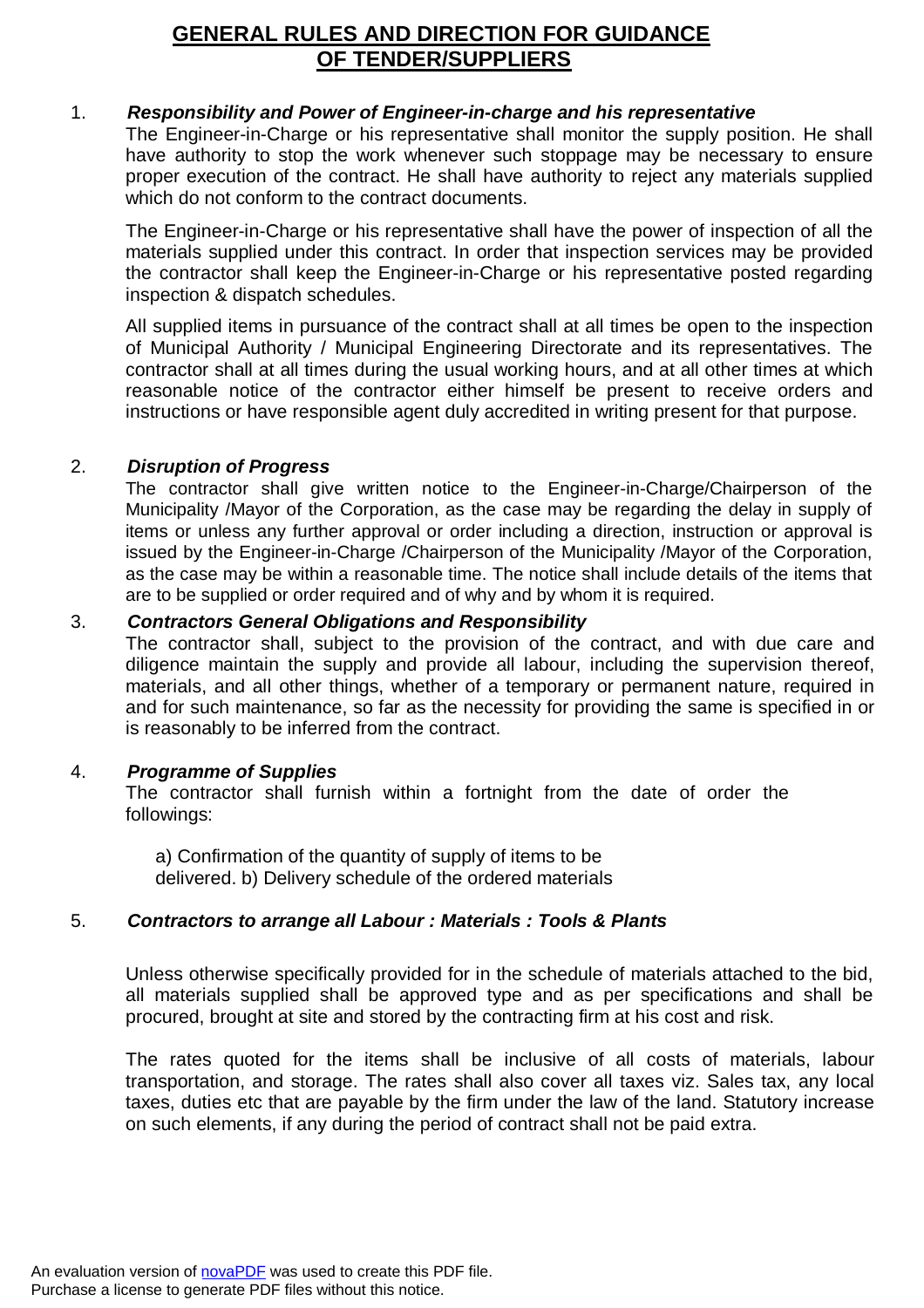#### 6. *Loss and Damage*

Neither the Municipal authority nor the Engineer-in-Charge or his representative shall be answerable and accountable in any manner for any loss or damage that may happen to the supplied materials or other things used in the performing the supply work, or for injury to any person, either a workman or any member of the public, or for damage to any property for any cause which might have been provocated by the contractor. The contractor shall properly guard against all these injuries or damages to persons or property resulting from his operations under this contract at any time before issuance of the certificate of completion of supply. He shall indemnity and save harmless the authority from all suits or actions of every description brought for, on account of, any injury or damage received or sustained by any person or persons by reason of the material supply work, negligence in guarding the same, the use of improper materials or of any act of omission or deviation from the contract.

### 7. *Supervision of Work*

The Engineer-in-Charge or his representative shall have the power at any time from time to time by notice to the contractor to delay or suspend the progress in supply of items during unsuitable weather for any other adequate reasons and on receipt of such notice, the contractor shall forthwith suspend further progress of supply work until further notice from the Engineer-in-Charge.

The contractor shall recommence supply work immediately on receiving a notice to do so from Engineer-in-Charge. The whole or any part of the time lost for such delay or suspension shall, if authority in its absolute discretion thinks fit but not otherwise be added to the time allowed for, completion of supply of items. But the contractor shall have no claim to extra payment or compensation whatsoever on the grounds of above delay.

## 8. *Employer's right to terminate contract*

If the contractor should be insolvent or bankrupt, (or in case the contractor is a company, it goes into voluntary or judicial liquidation) or he should make a general assignment for the benefit of his creditors or a receiver should be appointed on account of his insolvency, or he should persistently or repeatedly refuse or should fail, except in cases for which extra of time is provided, to supply enough proper materials, in order to maintain progress according to the progress of supply work, or he should fail to make prompt payment to labour contractors if any, or for materials or labour, or he should positively by laws, ordinance or the instruction of the Engineer-in-Charge or otherwise be guilty, of a substantial violation of any provision of the contract after giving the contractor seven days written notice terminate the employment of the contractor.

#### 9. *Supplementary Specification*

Whenever reference is made in these documents to certain special specifications, the reference shall be construed to include all subsequent amendments, changes or additions that are published and in effect at the date of signing of this contract.

The authority reserves the right to issue additional conditions, specification etc if necessary which will be incorporated with bid documents already sold to bidders for the purpose of the work.

#### 10. *Employer's right to split package*

The authority reserves the right to split the package and accept or reject any part of the offer from the scope of supply work without assigning any reason.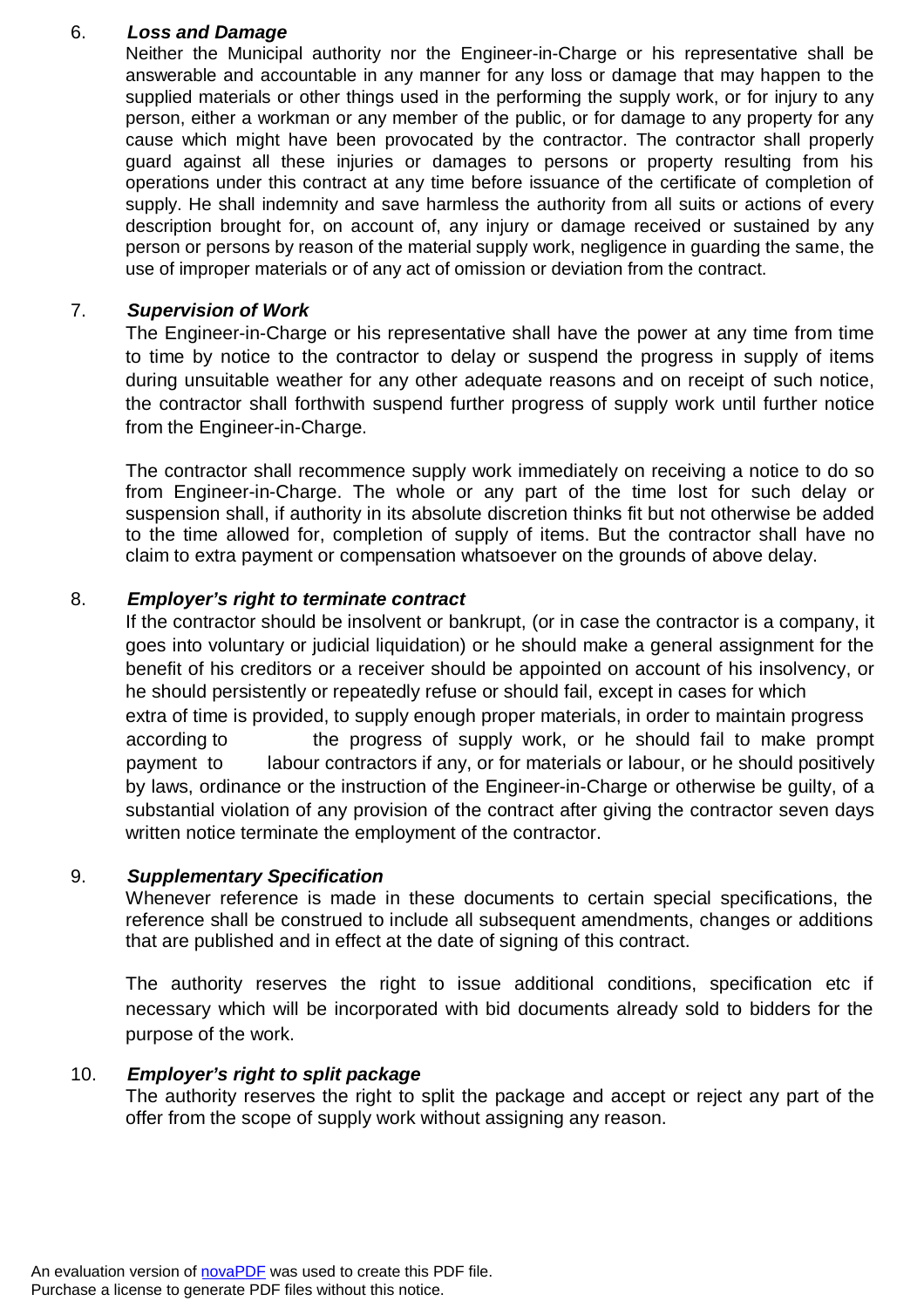#### 11. *Payments and Certificates*

Payment for the supplies by the contractor will be based on measurements recorded at the receipt of the materials at site. The contractor or his authorized agent or representative shall be present at the time of recording of each set of measurements and sign the measurement book.

If for any reason the contractor or his authorized agent is not available, and the work is suspended by the engineer-in-Charge to avoid recording of measurements during the absence of the contractor or his authorized representative, the authority shall not entertain any claim from the contractor for any loss incurred by him on this account. If the contractor or his authorized agent or representative does not remain present at the time of such measurements after the contractor has been given a three day notice in writing, such measurements may be taken in his absence and shall be deemed to be accepted by the contractor.

#### 12. *Insurance of Works, etc*.

Without limiting his obligations and responsibilities, the contractor shall insure in the name of the Corporation/Municipal Authority and the contractor against any loss or damage from whatever cause arising for which he is responsible under the terms of the contract and in such manner that the Corporation/Municipal Authority and contractor are covered for the period of supply as well as during the period of maintenance for loss or damage arising from a cause, and for any loss or damage occasioned by the contractor in the course of any operations carried out by him for the purpose of complying with his obligations as follows:

The works for the time being executed to the estimated current contract value thereof together with the cost of materials supplied by the Municipal Authority free of cost.

Such insurance as mentioned above shall be affected with an insurer and in terms approved by the Corporation/Municipal Authority. The contractor shall bear the cost of all such insurance and whenever required, produce to the Engineer-in-Charge or his representative the policy or policies of insurance and the receipts for payment of the current premiums.

#### 13. *Notification of Insurer*

It shall be the duty of the contractor to notify the insurers under any of the insurances referred any matter

or count which by the terms of such insurances are required to be notified and the contractor shall indemnify and keep indemnified the Corporation/Municipal Authority against all losses,

claims, demands, proceedings, costs charges and expenses whatsoever arising out of or resulting from any default by the contractor in complying with the requirements of this subclause whether as a result of the avoidance of such insurance or otherwise.

#### 14. *All insurance at contractor's cost*

The insurances referred to in this bid document shall be entirely at the cost and expenses of the contractor.

#### 15. *Remedy on contractor's failure to insure*

If the contractor shall fail to effect and keep in force the insurance referred to clauses hereto, or any other insurance which he may be required to effect under the terms of the contract, then and in any such case may effect and keep in force any such insurance and pay such premium or premiums as may be necessary for that purpose and from time to time and deduct double the amount so paid by the Municipal Authority as aforesaid from any moneys due or which may become due to the contractor

or recover the same as a debt due from the contractor.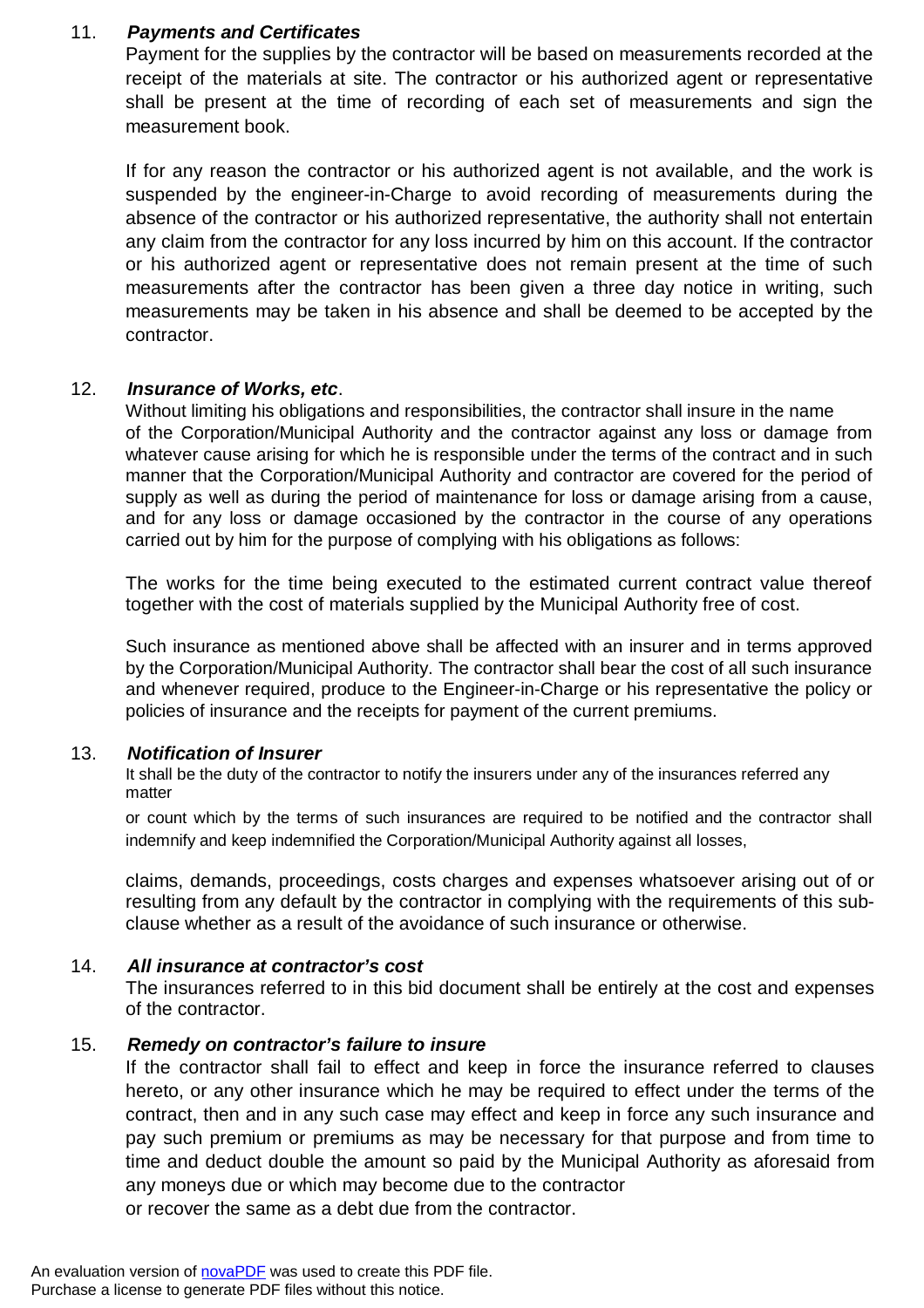#### 16. *Idle Labour*

No claim for idle labour would be entertained under any circumstances

#### 17. *Inspection Facilities*

The contractor shall provide necessary facilities for inspection of the supplied items for quality control by the Engineer and for the purpose of carrying his instructions as may be recorded in writing in site Order Book.

#### 18. *Labour Act*

The contractor should obtain the license under the provision of the contract labour (Regulation and Abolition) Act 1970 and contract labour (regulation and Abolition) general rules, 1971 including the provisions of amendments made there under of the same to the office of the Executive Engineer within ten days after formal agreement.

The successful bidder whose bid will be accepted shall either personally deliver the license form in triplicate to the licensing officer of the area in which the establishment in relation to which the contractor is selected for the job. The application form in Form IV shall be forwarded along with Form V, which may be available from the EIC of the concerned Division /Chairperson of the Municipality /Mayor of the Corporation, as the case may be.

#### 19. *Language for Correspondences*

The bid and all correspondence and documents related to the bid exchanged by the bidder and Municipal Authority shall be written in English language. Supporting documents and printing literature furnished by bidder may be another language provided they are accompanied by an accurate translation of the relevant passages in English. For the interpretation of the bid, the English translation shall prevail.

#### 20. *Contractor's Local Address*

The contractor shall furnish the postal address of his site office. Any notice or instruction to be given to the contractor under the terms of contract shall be deemed to have been served if it has been delivered to his authorized agent or representative of site or sent by registered letter to the site office or to the address.

#### 21. *Precedence of Contract Documents*

If any stipulation indicated in any component of contract documents be at variance in any respect with those in the other, the decision of the Superintending Engineer will stand final

and binding.

#### 22. *Time of Completion*

The entire supply work as per schedule and specification shall be completed within stipulated time from the date of issue of work order.

The period of completion given includes the time required for mobilization and testing as well, rectification, if any, retesting and completion in all respects to the entire satisfaction of the Engineer-in-Charge including the monsoon season.

This is the essence of this contract and the allotted supply work must be complete within the specified time. Extension of time will not be granted except in very exceptional circumstances beyond the control. This clause of extension of time will have precedence over any other similar clauses if they are at variance with penalty for non-complete of the supply work in time as indicated elsewhere.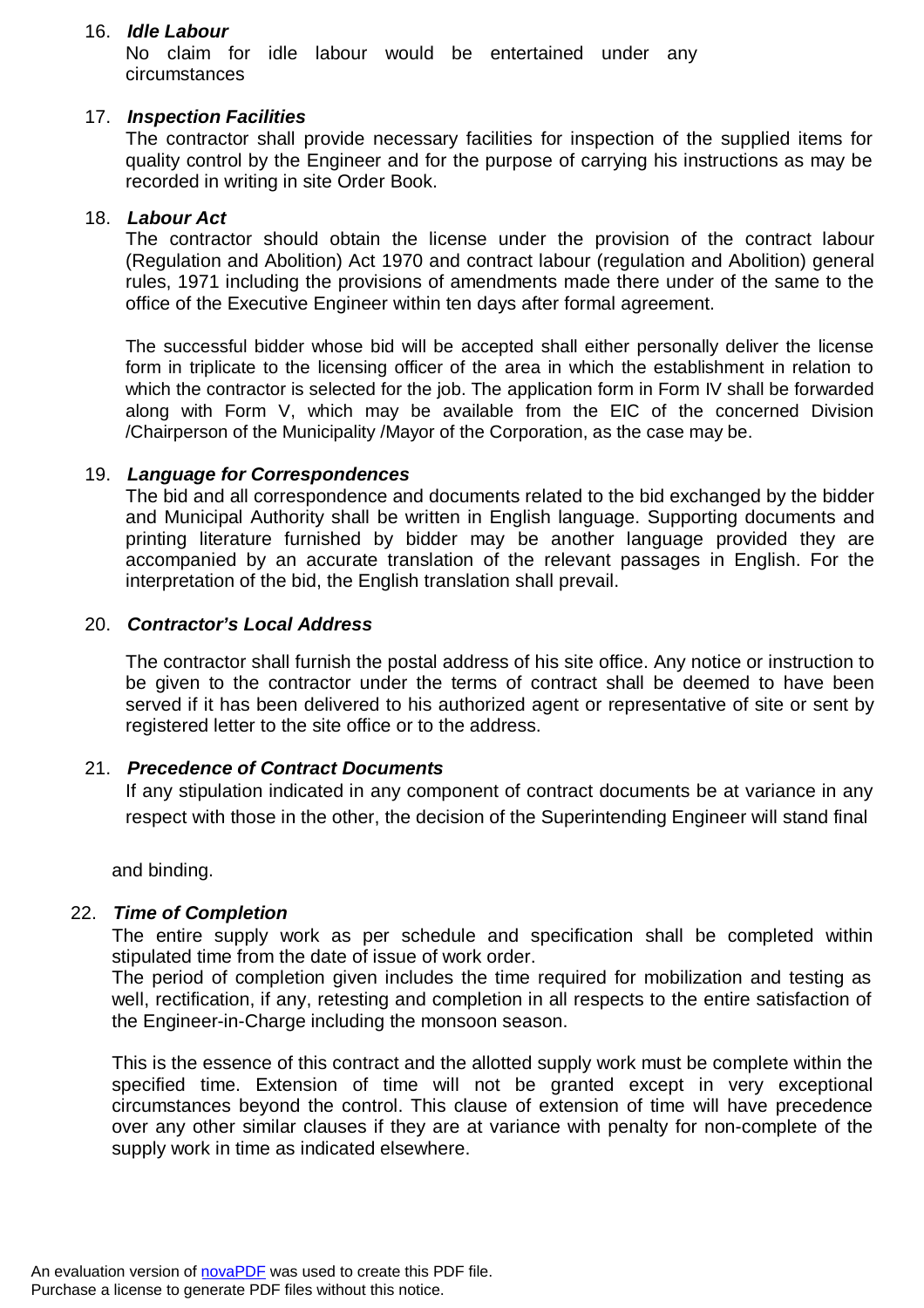## 23. *Action for non completion*

Failure to comply with above conditions and specifications will result in the Municipal Authority taking action at the risk and cost of the contractor. Submission of the bid binds the contractor for complying with requirements of the above conditions and specifications without any extra payment on any account.

#### 24. *Arbitration*

If the contractor claim that the decision or instruction of the Municipal Authority/ Engineer-in-Charge are unjustified or beyond contractual agreement that accordingly he is entitled to extra payment on account thereof, he shall forthwith notify this to the Municipal Authority/ Engineer-in-Charge to record his decisions and reasons therefore in writing and shall within two weeks state his claim in writing to Municipal Authority/Engineer-in-Charge, the Municipal Authority/ Engineerin-Charge shall thereafter reply to the points raised in the claims. Unless resolved by negotiation or discussion, the question on liability for such claims will be treated as dispute.

The decision of the concerned Superintending Engineer, Municipal Engineering Directorate shall be final conclusive and binding on all parties to the contract upon all question relating to the meaning of specification and instructions and as to the quality of workmanship or materials supplied for any matter arising out of or relating to the specification and instructions concerning the supply work or a failure to execute the same arising during the course of works. The above shall not be the subject matter of dispute or arbitration and in any case shall the supply work be stopped consequent on such a dispute arising and the supply work shall also be carried out by the contractor strictly in accordance with the instruction of the concerned Superintending Engineer.

In any case dispute arising on matters other than clauses mention above shall be referred to the interpretation, decision and award of an arbitrator. The provision of the Indian Arbitration Act and rules there under with statutory modification thereof shall deem to be incorporated in this contract.

The contractor shall no delay in carrying out supply works in such matter, question or dispute being referred to arbitration but shall produce with the supply work with all due diligence and the contractor shall not be relieved from his obligation and commitment of completing the supply work and shall adhere strictly to the instruction of the Engineer-in-Charge with regard to the actual carrying out of the supply work.

In case of any arbitration, the award shall be a speaking one, that is the arbitrator or the umpire as the case may be shall recite facts and assign reasons in support of the award after discussion fully the claims and contentions of the parties.

## 25. *Terms of Payment*

Payment will be made only after receiving the pipe materials as per stipulated terms and condition laid down in the agreement and acceptance of material at site after deducting security deposit as stated in clause above and other statutory deduction.

#### 26. *Deduction of Tax*

Deduction of sales Tax, Income Tax, and any other taxes are payable as per prevailing tax laws at the prescribed rate at the time of making payment to the contractor.

#### 27. *Typographical Error*

Typographical errors deducted or pointed out are subject to corrections by the Quotation Inviting Authority. No benefit can be derived by any party on account of such error.

#### 28. *Completion Certificate*

Municipal Authority/ Engineer-in-Charge will issue certificate of completion of supply work when all supply works or otherwise undertaken have been completed in all respect.

An evaluation version of [novaPDF](http://www.novapdf.com/) was used to create this PDF file. Purchase a license to generate PDF files without this notice.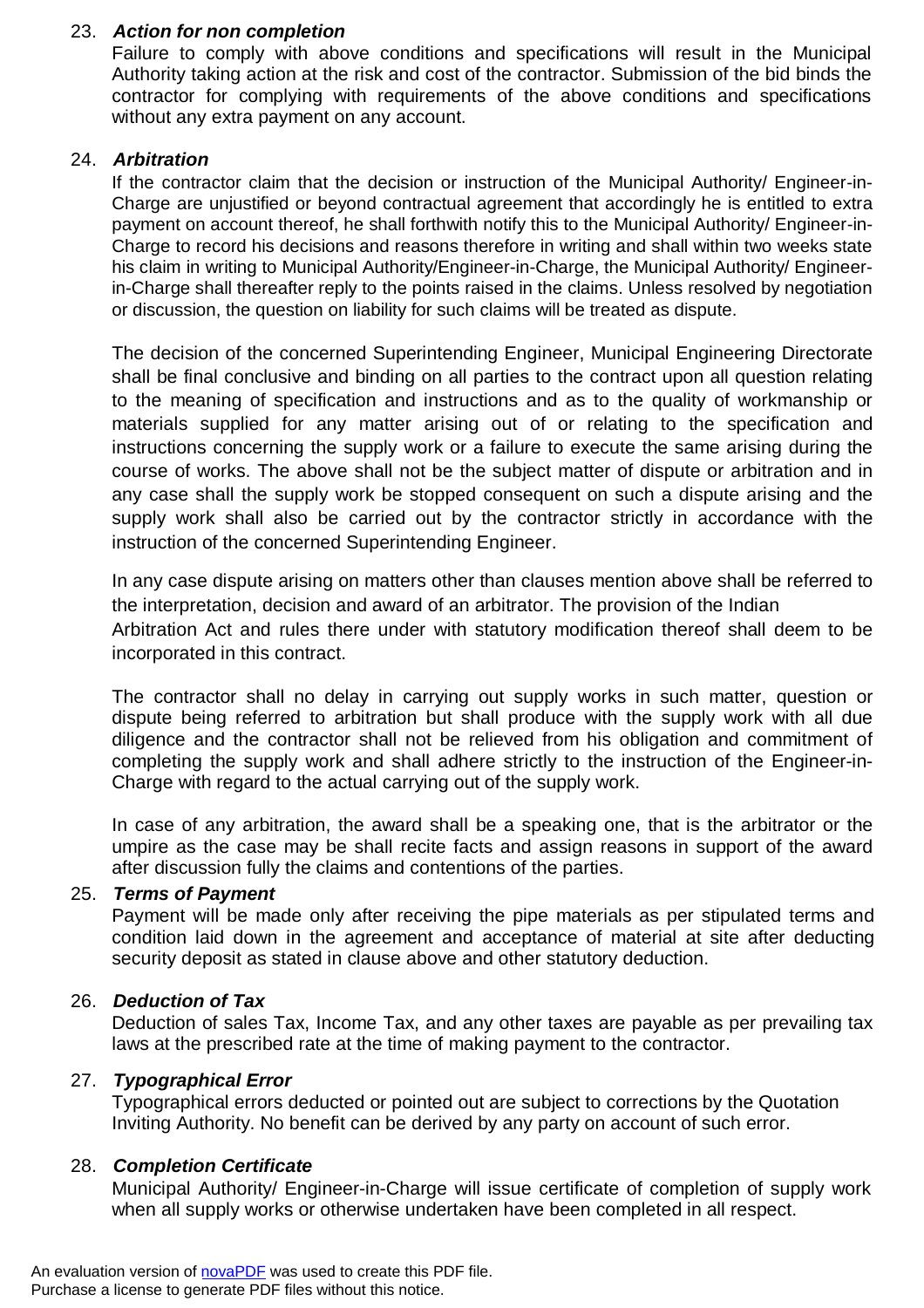- 30.In the event of the Quotation, being submitted by a Partner Firm, it must be signed separately by each member thereof, or, in the event of the absence of any partner, it must be signed on behalf by a person holding a Power- of – Attorney authorizing him to do so.
- 31.Receipts for payment made to a Firm must be signed by the several partners except in the case of well-known and recognized firm and except where the Suppliers are described in their Quotation or Supply as a firm.
- 32.All Tenders received will be opened by the *Municipal Authority* in the presence of tenderers who may be at the office at the time.
- 33.The authority reserves the right to reject any or all of the tenders without assigning any reason and to accept any tender in whole or in part.
- 34.The tenderer has to quote the rates in % (Percentage) both in figures and words against the work for execution of a Rate-contract Agreement which should be valid for 1 (one) year from the date of the agreement.
- 35. Works shall be completed in all respect within stipulated time frame after the work order is placed.

**Chairperson, Board of Administrators Burdwan Municipality.**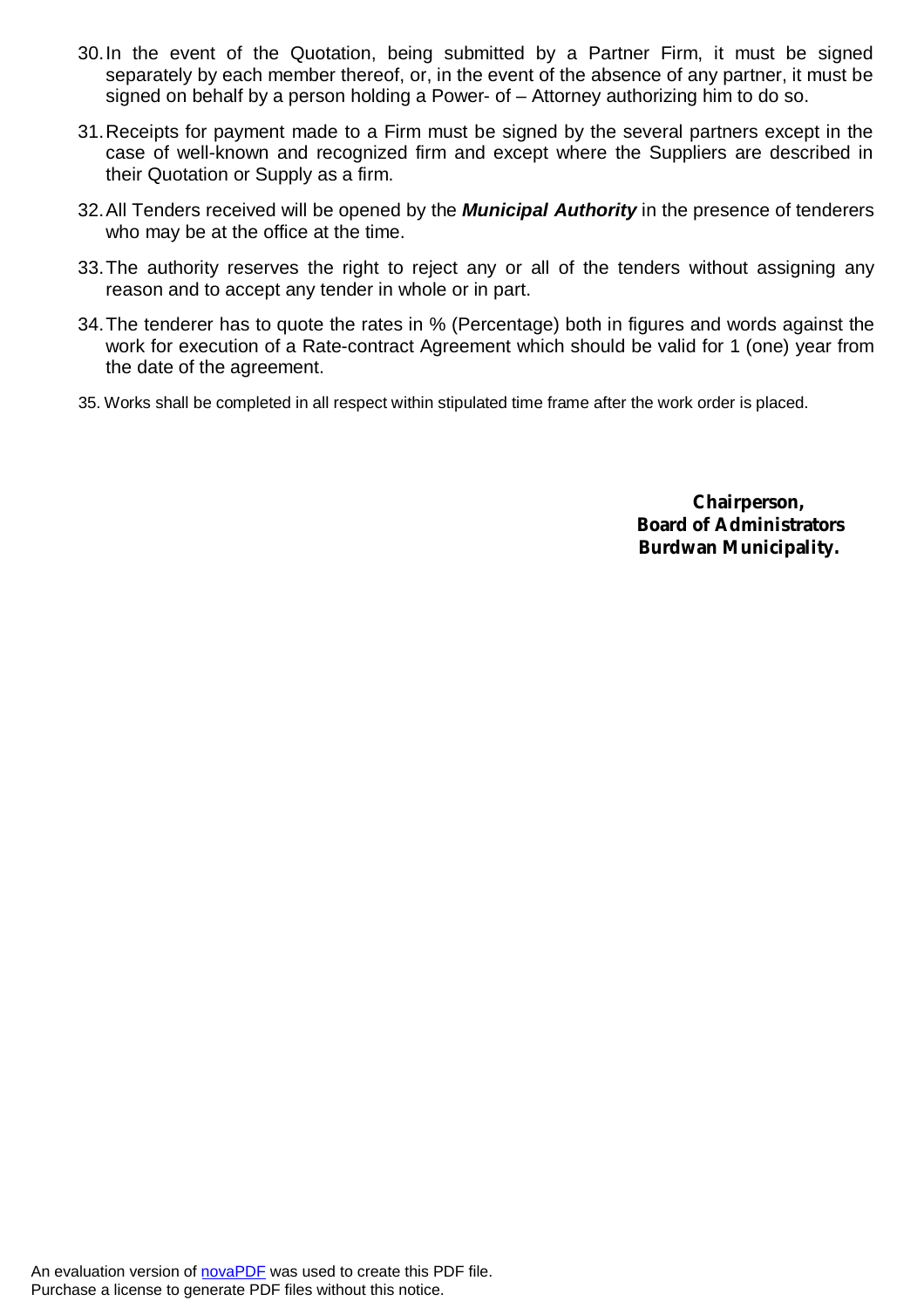# *ANNEXUTRE- I*

# *QUESTIONNAIRE TO BE FILLED IN AND SUBMITTED WITH THE TENDER*

## *QUESTIONNAIRE IN GENERAL*

Tenderer shall fill in the questionnaire and upload copy of his offer. This information is required in this form to facilitate tender processing even though it may duplicate the information presented elsewhere in this offer. This data shall form a part of the contract with the successful tenderer.

The questionnaire does not supersede instructions in the tender documents relating to the description and other information to be submitted with the offer for a complete understanding of the items offer.

| 1.0 <sub>1</sub> | General                                                                    |  |
|------------------|----------------------------------------------------------------------------|--|
|                  | 1.1 Tenderers name and address (Telephone<br>no., fax no., e-mail address) |  |
|                  | 1.2 Tender no. and date                                                    |  |
|                  | 1.3   Name of contact person                                               |  |
| 1.4              | Previous experience and present<br>workload                                |  |
|                  | 1.5 Time schedule of completion of supply<br>work                          |  |
|                  | 1.6 Tenderers organization chart (to be<br>enclosed by the Tenderer)       |  |
|                  | 1.7 Details of branch and site offices,<br>divisions etc                   |  |
|                  | 1.8   Annual turnover Rs.                                                  |  |

An evaluation version of [novaPDF](http://www.novapdf.com/) was used to create this PDF file. Purchase a license to generate PDF files without this notice.

…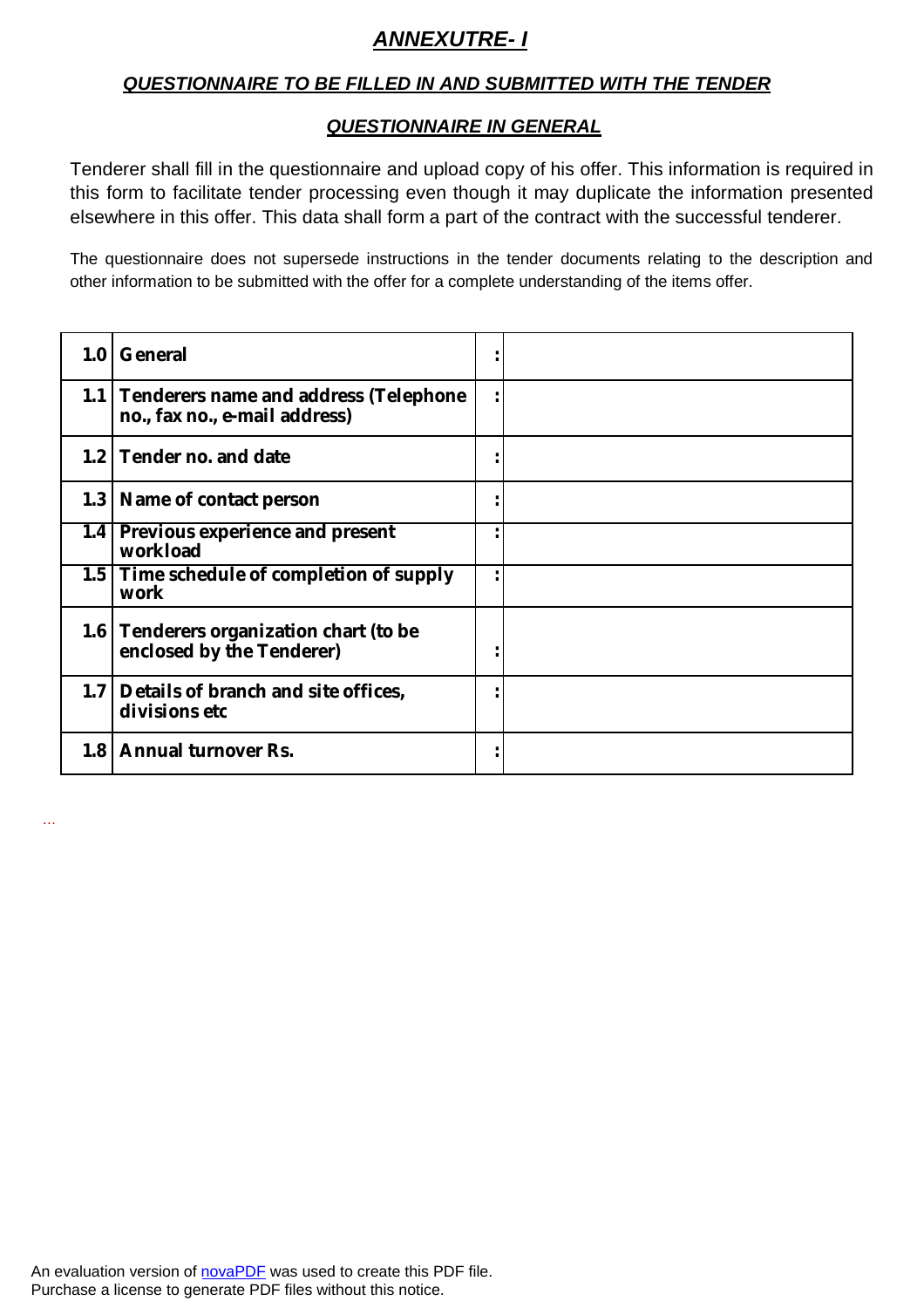# *ANNEX II*

# *QUESTIONNAIRE TO BE FILLED IN AND SUBMITTED WITH THE TENDER*

| <b>Financial year</b> | <b>Annual turnover in Indian Rupees</b>     |                |              |  |
|-----------------------|---------------------------------------------|----------------|--------------|--|
|                       | <b>Execution of Similar</b><br><b>Works</b> | <b>Others</b>  | <b>Total</b> |  |
|                       | 2a                                          | 2 <sub>b</sub> |              |  |
|                       |                                             |                |              |  |
|                       |                                             |                |              |  |

The following supporting documents should be enclosed:

- 1. Annual Report
- 2. Audited Balance Sheet
- 3. Auditor's certificate indicating Average Annual Turnover
- 4. Certificate from any authority other than the Auditor shall not be accepted
- 5. All supporting documents submitted shall be either in original or authenticated.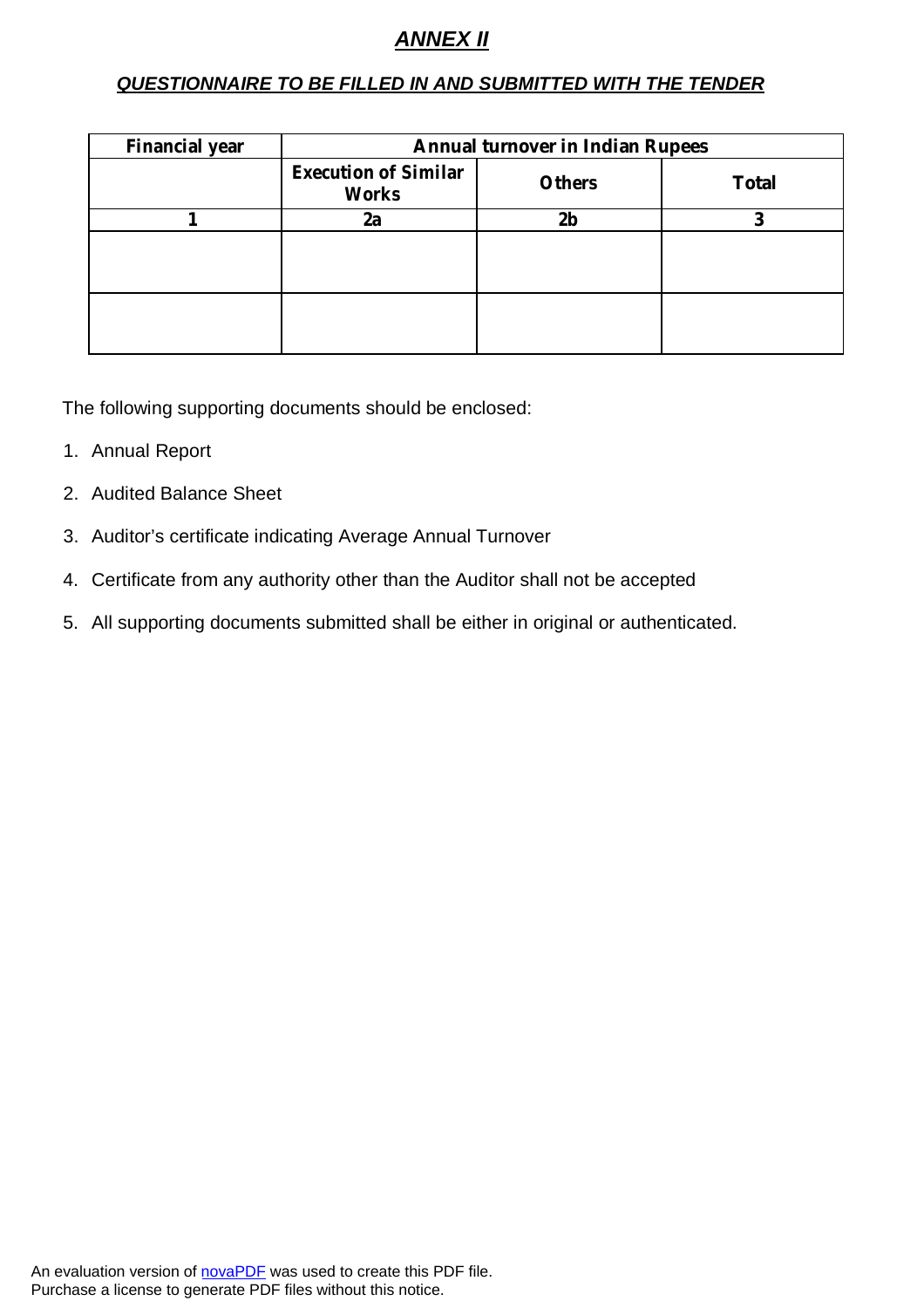# *ANNEXTURE- III*

# *DECLARATION BY THE TENDERER – I*

(Affidavit to be affirmed on a non Judicial Stamp paper of Rs. 10/- and enclosed with the Tender Documents which is required to be mentioned in the forwarded letter of the Tenderers as required to be submitted)

#### **To The Chairperson, Burdwan Municipality, Burdwan.**

*Sub.:-*

Dear Sir,

I, ……………………………………………………………. Son of …………………………….. ag ed about

………………….. years by occupation ………………………… do hereby solemnly affirm and say as

follows :

- 1. That I am the ……………………………………………………………………………… (des ignation) (Name of Tenderer) and duly authorized by a competent to affirm this affidavit on behalf of the said Tenderer.
- 2. that I am fully aware of the sites of the work covered under NIT No………………………………. and have made myself fully acquainted with the local conditions in or around the site of work, I have also carefully gone through the Notice Inviting Tender and Tender Documents mentioned therein. Tender of the above named tenderer is offered upon due consideration of all factors and if the same is accepted, I, on behalf of the aforesaid tenderer being duly authorized promise to abide by all the covenants, conditions and stipulations of the contract documents and to carryout & complete the supply work to the satisfaction of the Engineer-in-Charge of the work and abide by his instructions as may be given by him from time to time in that behalf. I also undertake to abide by the provisions of law including the provisions of contract labour (Regulation & Abolition) Act, 1970, Apprentice Act, 1961, west Bengal Sales Tax Act, Income Tax Act as would be applicable to the Tenderer upon entering into formal contract with Municipal Authority.
- 3. That I declare that no relevant information as required to be furnished by the tenderer has been suppressed in the tender documents.
- 4. That the statement made in paragraph no. 1 to 3 is true to my knowledge.

Solemnly affirmed by the

Said …………………………….

Deponent Before me

An evaluation version of [novaPDF](http://www.novapdf.com/) was used to create this PDF file. Purchase a license to generate PDF files without this notice.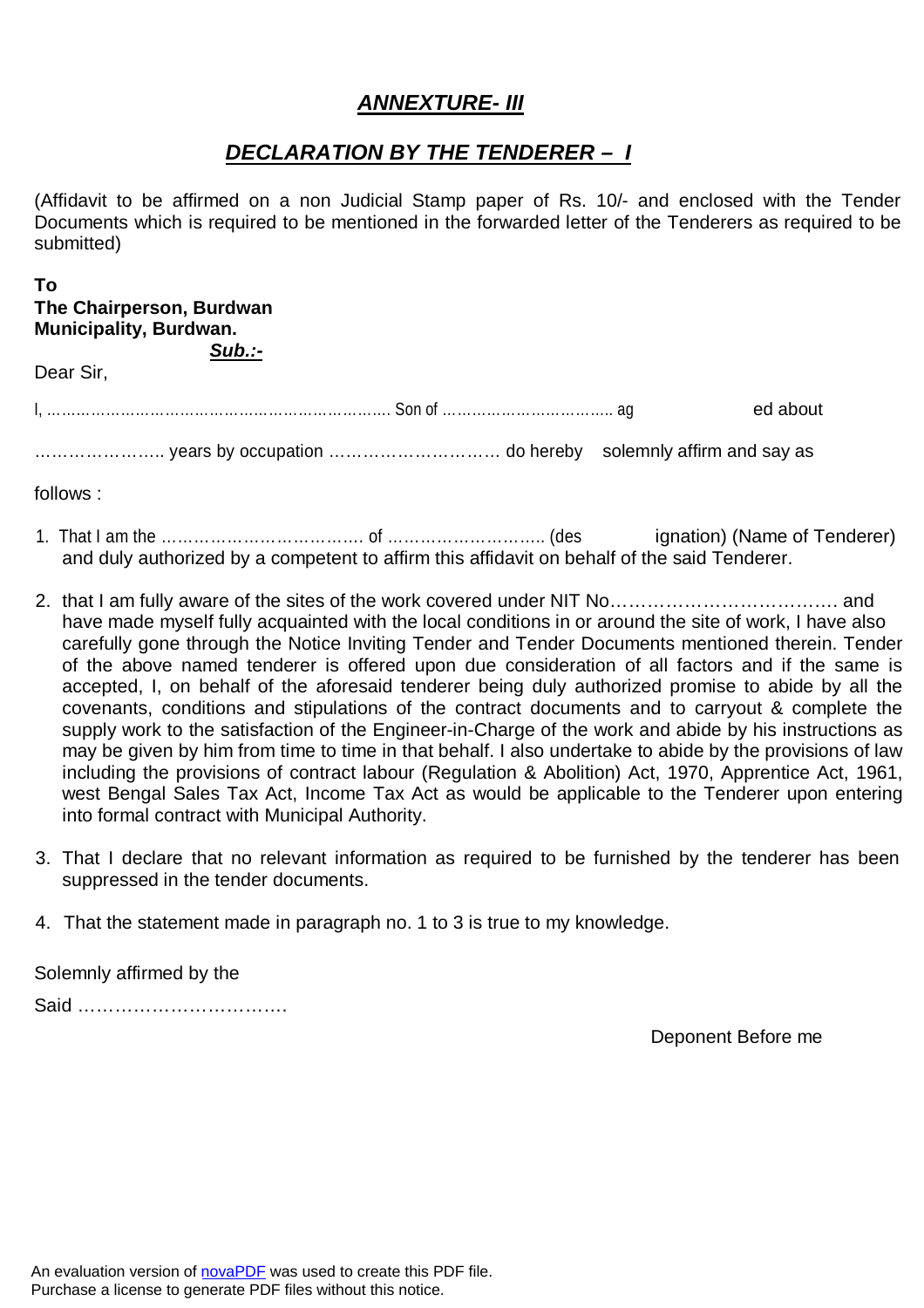# *ANNEXURE- IV*

# *DECLARATION BY THE TENDERER – II*

#### **To The Chairperson, Burdwan Municipality, Burdwan .** *Sub.:-*

Dear Sir,

We offer our Tender for the above project, in the capacity of the tenderer for the project we declare that we are interested in earnestly accomplishing the project, should you select us for this purpose. If selected, we understand that it is on the basis of the organizational, technical, financial capabilities and experience of us as specified in the tender document. We understand that the basis of our qualification proposal, and that any circumstance affecting out continued eligibility under the Qualification Proposal, or any circumstance which would lead or have lead to our disqualification under the Qualification Proposal, shall result in our disqualification under this process.

We understand that you are not bound to accept any or all proposal(s) you received.

We declare that we have neither entered into nor are party to (whether by conduct or by acquiescence) any restrictive trade practice or sub-contracting arrangement or collective arrangement with any other person or entity including the other tenderer for the Project, in connection with the preparation and / or submission of the proposal for the Project.

We undertake that, in competing for (and, if we are selected, in working ) the Project Agreements, we will strictly observe the laws against fraud and corruption in force in India namely "Prevention of Corruption Act 1988".

We declare that we have disclosed all material information, facts and circumstances to you, which would be relevant to and have a bearing on the evaluation of our proposal and selection.

We declare that in the event that you discover anything contrary to our above declarations, it is empowered to forthwith disqualify us and our proposal from further participation in the process. Yours faithfully,

# *Authorized Signature*

Name & Title of Signatory

*Name of Quotationer : Address :*